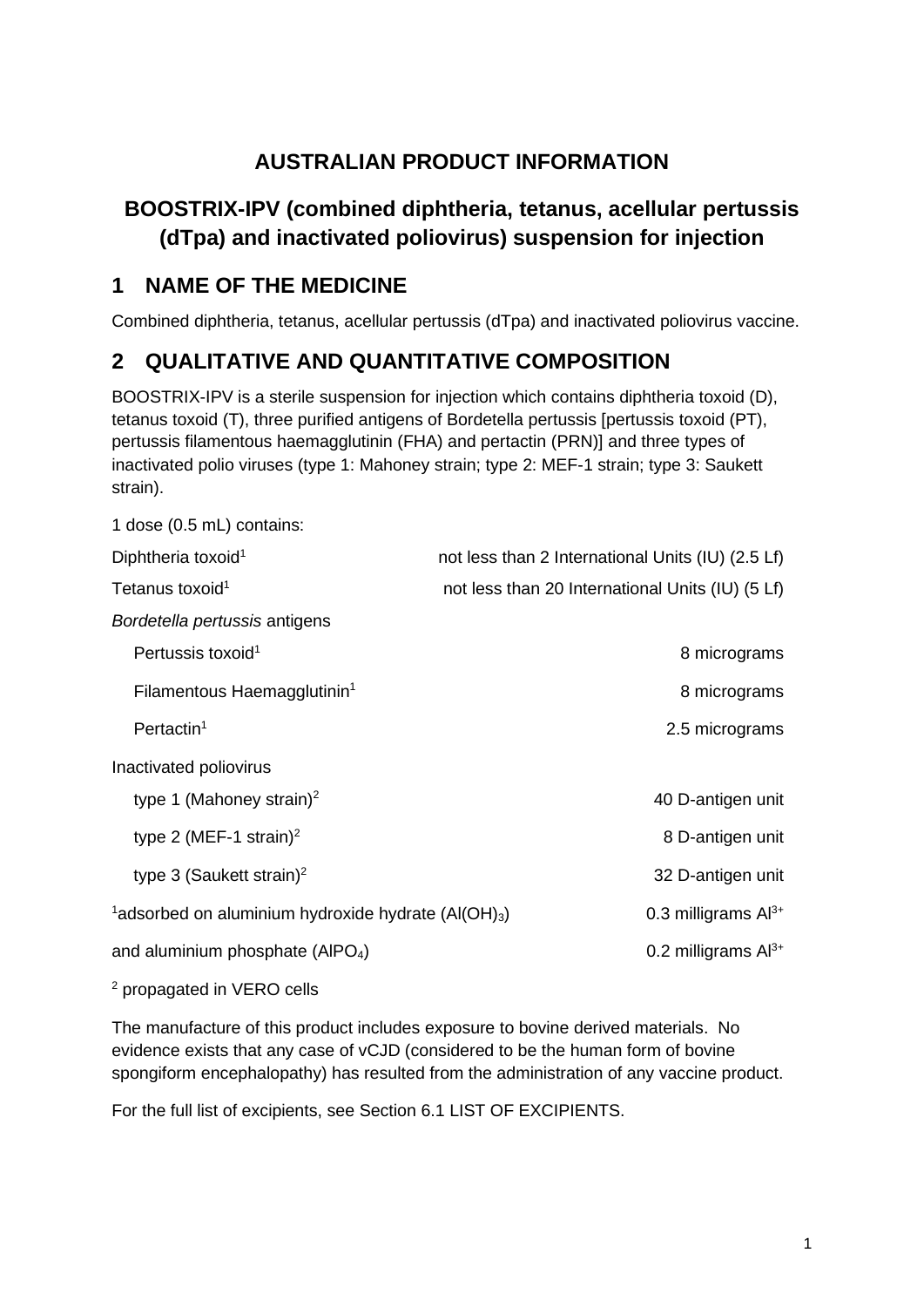# **3 PHARMACEUTICAL FORM**

BOOSTRIX-IPV is a turbid white suspension.

# **4 CLINICAL PARTICULARS**

## **4.1 THERAPEUTIC INDICATIONS**

BOOSTRIX-IPV is indicated for booster vaccination against diphtheria, tetanus, pertussis and polio of individuals from the age of four years onwards.

BOOSTRIX-IPV is also indicated for passive protection against pertussis in early infancy following maternal immunisation during pregnancy (see Section 4.2 DOSE AND METHOD OF ADMINISTRATION, Section 4.6 FERTILITY, PREGNANCY AND LACTATION and 5.1 PHARMACODYNAMIC PROPERTIES).

The NHMRC currently recommends only 4 doses of polio vaccines in childhood, and that polio boosters for adults are not necessary unless they are at special risk, such as:

- travellers to areas or countries where poliomyelitis is epidemic or endemic;
- health care workers in possible contact with poliomyelitis cases.

For those exposed to continuing risk of infection a single booster dose is desirable every 10 years.

The NHMRC currently recommends boosting against diphtheria, tetanus and pertussis using an adolescent/adult formulation dTpa at 15 to 17 years of age. Before the eighth birthday, DTP-containing vaccines should be given, as they contain a larger dose of diphtheria toxoid. After the eighth birthday, smaller doses of toxoid (adult/adolescent formulation dTpa or dTcontaining vaccines) should be given.

A booster dose of dTpa is also recommended:

- Before planning pregnancy, or for both parents as soon as possible after delivery of an infant
- For adults working with young children
- For any adult expressing an interest in receiving a booster dose of dTpa, provided that a primary course of DTP vaccine has been given in the past.

Clinical data has demonstrated that in adults with an unknown history of pertussis vaccination, the majority had an immunogenic response to pertussis when given BOOSTRIX-IPV (see Section 5.1 PHARMACODYNAMIC PROPERTIES).

Finally, all adults who reach the age of 50 years without having received a boosting dose of dT in the previous 5 years should receive a further boosting dose of dT, where the adult/adolescent formulation dTpa can be used instead.

BOOSTRIX-IPV is not intended for primary immunisation.

## **4.2 DOSE AND METHOD OF ADMINISTRATION**

All parenteral drug and vaccine products should be inspected visually for any particulate matter or discolouration prior to administration. Before use of BOOSTRIX-IPV, the vaccine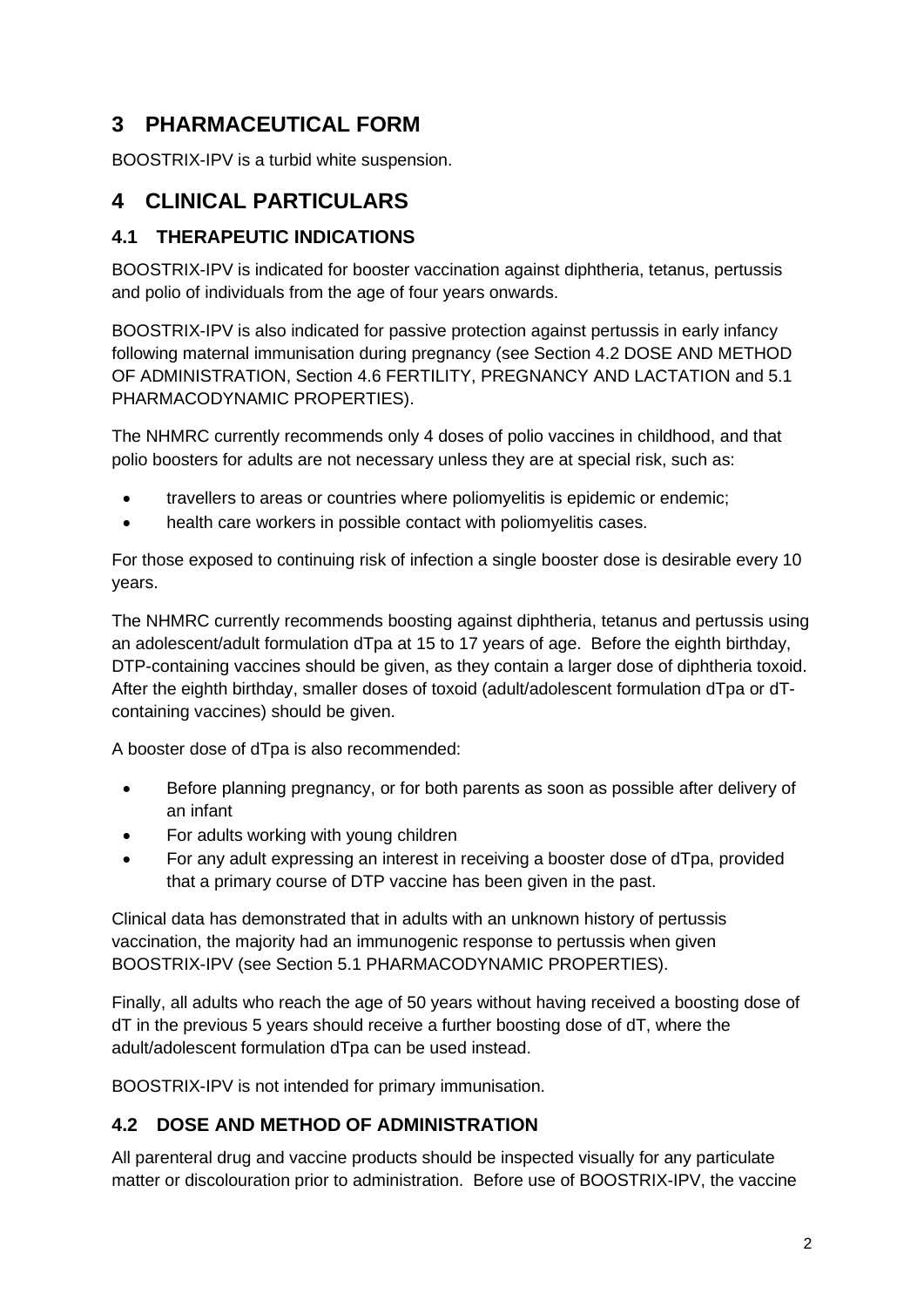should be well shaken to obtain a homogenous turbid suspension. Do not administer the vaccine if it appears otherwise. The vaccine should be administered immediately after opening.

### **Dosage**

A single 0.5 mL dose may be administered from the age of four years onwards.

BOOSTRIX-IPV can be administered to pregnant women during the second or the third trimester of pregnancy in accordance with official recommendations (see Section 4.1 THERAPEUTIC INDICATIONS, Section 4.6 FERTILITY, PREGNANCY AND LACTATION and 5.1 PHARMACODYNAMIC PROPERTIES)

#### **Administration**

BOOSTRIX-IPV is administered by deep intramuscular injection preferably in the deltoid region of the arm (see Section 4.4 SPECIAL WARNINGS AND PRECAUTIONS FOR USE).

BOOSTRIX-IPV is for use in one patient on one occasion only. Contains no antimicrobial preservative. Any unused product or waste material should be disposed of in accordance with local requirements.

BOOSTRIX-IPV VACCINE SHOULD NEVER BE ADMINISTERED INTRAVENOUSLY.

Individuals with an incomplete, or no, history of a primary series of diphtheria and tetanus toxoids should not be vaccinated with BOOSTRIX-IPV. BOOSTRIX-IPV is not precluded in subjects with an incomplete, or no, history of previous pertussis or polio vaccination. However, a booster response will only be elicited in individuals who have been previously primed by vaccination or by natural infection.

Tetanus-prone injury:- In case of tetanus-prone injury, BOOSTRIX-IPV can be used as an alternative to adult-type combined diphtheria-tetanus in individuals with no history of tetanus toxoid within the preceding five years, if a booster against diphtheria, pertussis and polio is desired in addition to tetanus.

BOOSTRIX-IPV can be used as an alternative to adult type diphtheria-tetanus in the management of tetanus prone injuries in persons who have previously received a primary vaccination series of tetanus toxoid vaccine. If required, tetanus immunoglobulin may be administered concomitantly in accordance with official recommendations.

## **4.3 CONTRAINDICATIONS**

BOOSTRIX-IPV should not be administered to subjects having known hypersensitivity or to subjects having shown signs of hypersensitivity after previous administration of diphtheria, tetanus, pertussis, or inactivated polio vaccines or to any component of the vaccine.

BOOSTRIX-IPV is contraindicated if the subject has experienced an encephalopathy of unknown aetiology, occurring within 7 days following previous vaccination with a pertussis containing vaccine. In these circumstances pertussis vaccination should be discontinued and the vaccination should be continued with diphtheria-tetanus and polio vaccines.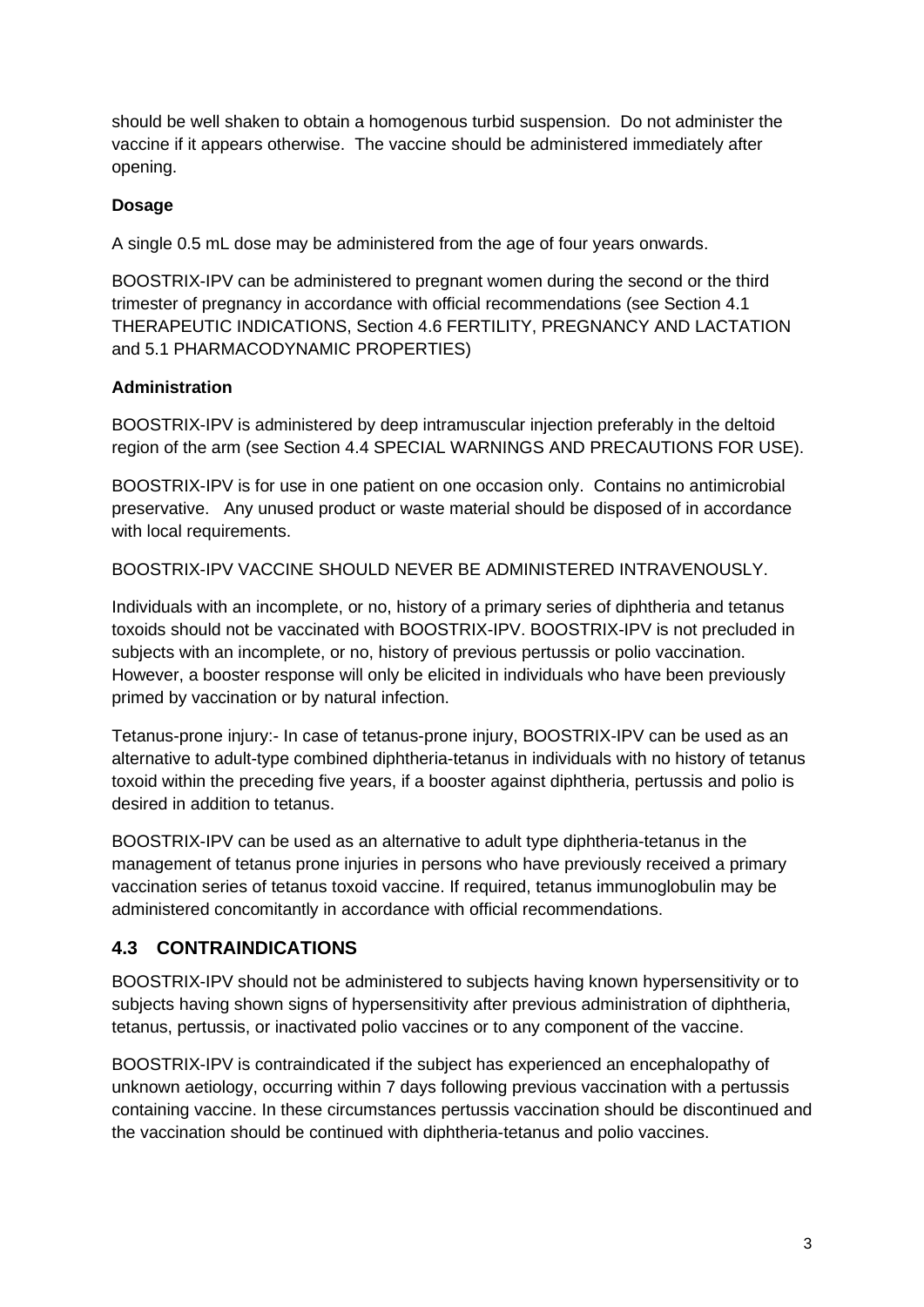BOOSTRIX-IPV should not be administered to subjects who have experienced neurological complications following an earlier immunisation against diphtheria and/or tetanus (for convulsions or hypotonic-hyporesponsive episodes, see Section 4.4 SPECIAL WARNINGS AND PRECAUTIONS FOR USE).

## **4.4 SPECIAL WARNINGS AND PRECAUTIONS FOR USE**

BOOSTRIX-IPV should under no circumstances be administered intravascularly.

It is good clinical practice that immunisation should be preceded by a review of the medical history (especially with regard to previous immunisation and possible occurrence of undesirable events) and a clinical examination.

As with all injectable vaccines, appropriate medical treatment and supervision should always be readily available in case of a rare anaphylactic reaction following the administration of the vaccine.

If any of the following events are known to have occurred in temporal relation to receipt of pertussis-containing vaccines, the decision to give further doses of vaccine containing the pertussis component should be carefully considered. There may be circumstances, such as a high incidence of pertussis, when the potential benefits of vaccination outweigh the possible risks, particularly since these events are not associated with permanent sequelae.

- Temperature of  $\geq 40.0$ °C within 48 hours of vaccination, not due to another identifiable cause.
- Collapse or shock-like state (hypotonic-hyporesponsive episode) within 48 hours of vaccination.
- Persistent, inconsolable crying lasting  $\geq$  3 hours, occurring within 48 hours of vaccination.
- Convulsions with or without fever, occurring within 3 days of vaccination.

A history of febrile convulsions, a family history of convulsions, a family history of Sudden Infant Death Syndrome (SIDS) or a family history of an adverse event following DTPa and/or IPV vaccination do not constitute contraindications.

As with other vaccines, the administration of BOOSTRIX-IPV should be postponed in subjects suffering from acute severe febrile illness. The presence of a minor infection, however, is not a contraindication.

In children with progressive neurological disorders, including infantile spasms, uncontrolled epilepsy or progressive encephalopathy, it is better to defer pertussis (Pa or Pw) immunisation until the condition is corrected or stable. However, the decision to give pertussis vaccine must be made on an individual basis after careful consideration of the risks and benefits.

BOOSTRIX-IPV should be administered with caution to subjects with thrombocytopenia or a bleeding disorder since bleeding may occur following an intramuscular administration to these subjects. If in accordance with official recommendations, the vaccine may need to be administered subcutaneously to these subjects. With both routes of administration, firm pressure should be applied to the injection site (without rubbing) for at least two minutes.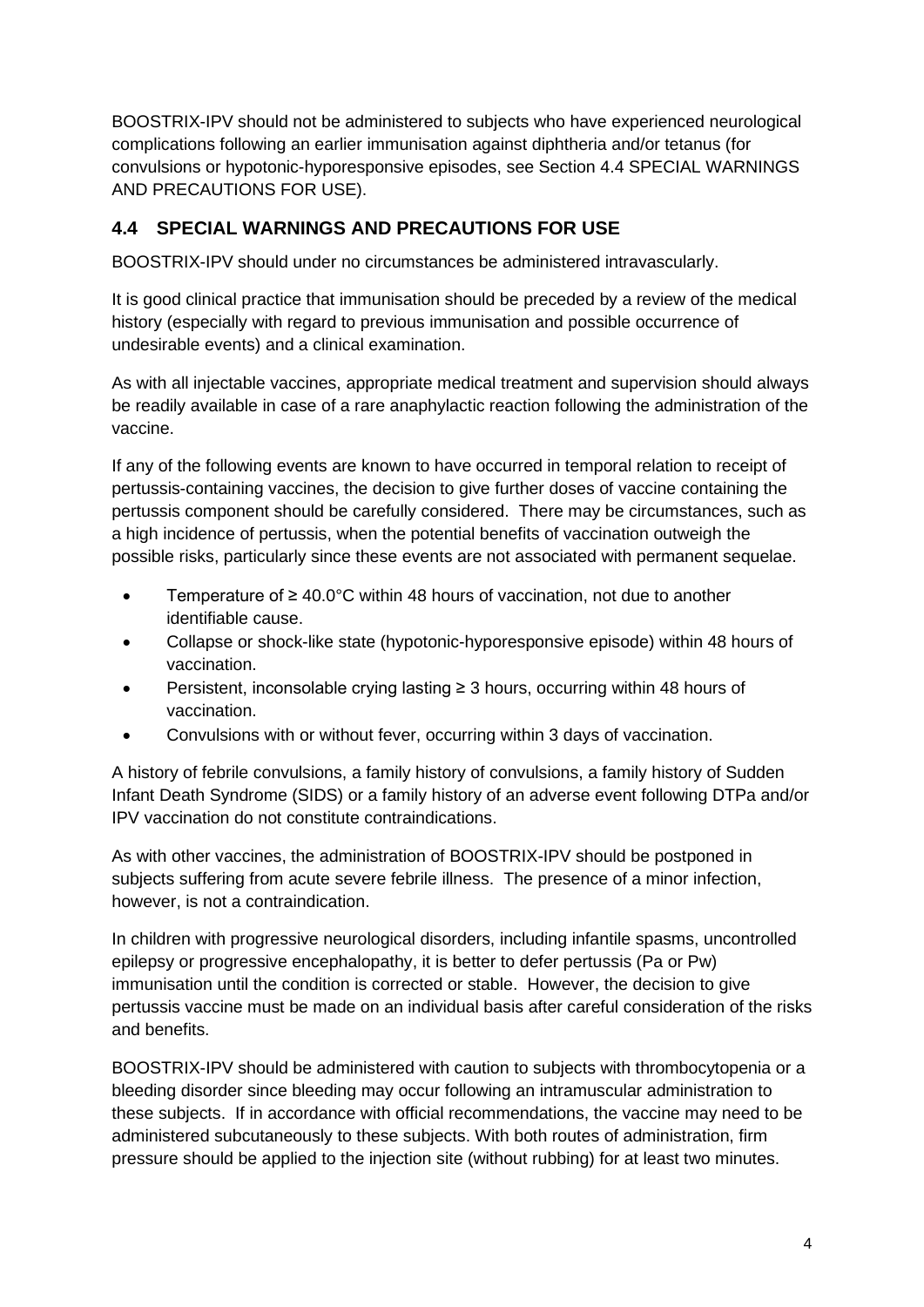BOOSTRIX-IPV contains traces of neomycin sulfate and polymyxin sulfate. The vaccine should be used with caution in patients with known hypersensitivity to either of these antibiotics.

Human Immunodeficiency Virus (HIV) infection is not considered a contraindication to BOOSTRIX-IPV vaccination. However in patients with immunodeficiency or in patients receiving immunosuppressive therapy, the expected immunologic response may not be achieved. No data currently exist on use of BOOSTRIX-IPV in these patients.

Syncope (fainting) can occur following, or even before, any vaccination as a psychogenic response to the needle injection. It is important that procedures are in place to avoid injury from faints.

As with any vaccine, a protective immune response may not be elicited in all vaccinees.

#### **Use in the elderly**

No data available.

#### **Paediatric use**

See Section 4.4 SPECIAL WARNINGS AND PRECAUTIONS FOR USE.

#### **Effects on laboratory tests**

No data available.

## **4.5 INTERACTIONS WITH OTHER MEDICINES AND OTHER FORMS OF INTERACTIONS**

Concomitant use with other inactivated vaccines and with immunoglobulin is unlikely to result in interference with the immune responses.

If BOOSTRIX-IPV is to be given at the same time as another injectable vaccine or immunoglobulin, the products should always be administered at different sites.

As with other vaccines, patients receiving immunosuppressive therapy or patients with immunodeficiency may not achieve an adequate response.

BOOSTRIX-IPV should not be mixed with other vaccines in the same syringe.

## **4.6 FERTILITY, PREGNANCY AND LACTATION**

#### **Effects on fertility**

No human data are available. In combined fertility and embryofetal development studies in rats or rabbits, female fertility was unaffected by IM administration of BOOSTRIX-IPV twice before mating with 2/5x (rats) or 1x (rabbits) the human dose.

#### **Use in pregnancy**

#### **(Pregnancy Category A)**

BOOSTRIX-IPV can be used during the second or third trimester of pregnancy in accordance with official recommendations (See Section 4.1 THERAPEUTIC INDICATIONS).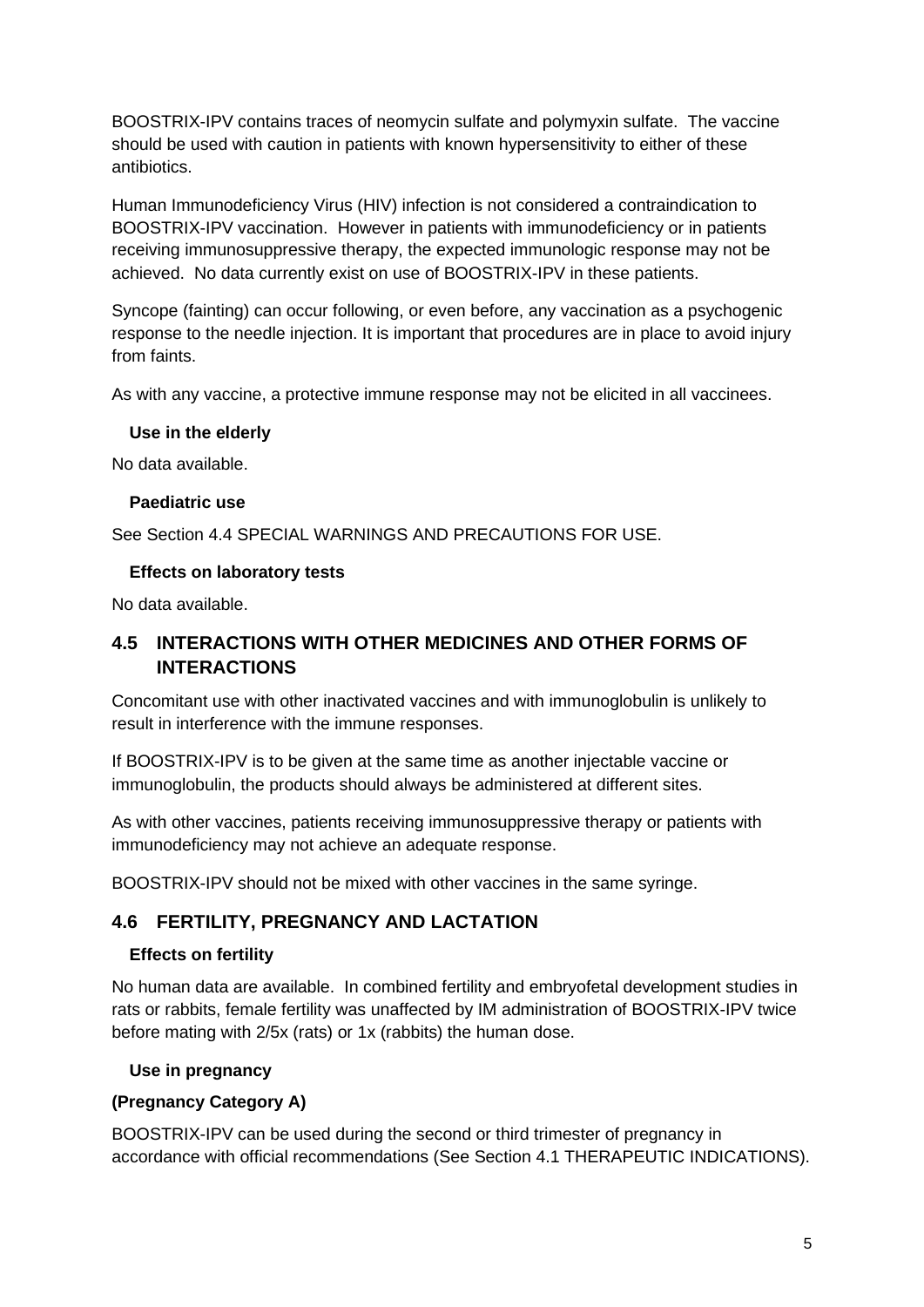For data relating to the prevention of pertussis disease in infants born to women vaccinated during pregnancy, see Section 5.1 PHARMACODYNAMIC PROPERTIES.

Safety data from a randomised controlled clinical trial (341 pregnancy outcomes) and from a prospective observational study (793 pregnancy outcomes) where BOOSTRIX (dTpa component of BOOSTRIX-IPV) was administered to pregnant women during the third trimester have shown no vaccine related adverse effect on pregnancy or on the health of the foetus/newborn child.

Safety data from prospective clinical studies on the use of BOOSTRIX-IPV or BOOSTRIX during the first and second trimester of pregnancy are not available.

Data from post-marketing surveillance where pregnant women were exposed to BOOSTRIX-IPV or to BOOSTRIX in the second or the third trimester have not detected an elevated frequency or unusual patterns of adverse events.

As with other inactivated vaccines, it is not expected that vaccination with BOOSTRIX-IPV harms the foetus at any trimester of pregnancy.

Although lower concentrations of antibodies against some pertussis antigens were observed post primary and post booster vaccination in infants and toddlers born to mothers vaccinated with BOOSTRIX during pregnancy, clinical data demonstrated such immune interferences to be non-clinically relevant. The lower antibody concentrations did not prevent effective priming of the immune system of infants born to BOOSTRIX-vaccinated mothers as indicated by the establishment of a strong booster response against all vaccine antigens by the age of 11-18 months."

Combined embryo foetal development studies in which rats or rabbits were IM administered BOOSTRIX-IPV twice before mating and several times during gestation (and once during lactation in rats) with 2/5x (rats) or 1x (rabbits) the human dose showed no effects on embryofetal development in either species, nor on postnatal development in rats. Similarly, no effects on embryofetal development were observed in rats IM administered INFANRIX-IPV once prior to gestation and BOOSTRIX-IPV (1/5x the human dose) 4 times during gestation.

When protection against tetanus is sought, consideration should be given to tetanus or combined diphtheria-tetanus vaccines.

#### **Use in lactation**

The safety of BOOSTRIX-IPV when administered to breast-feeding women has not been evaluated.

It is unknown whether BOOSTRIX-IPV is excreted in human breast milk.

BOOSTRIX-IPV should only be used during breast-feeding when the possible advantages outweigh the potential risks.

Animal reproduction studies in rats have shown that offspring of dams boosted with 1/5 the human dose (based on volume) of BOOSTRIX-IPV during pregnancy have higher serum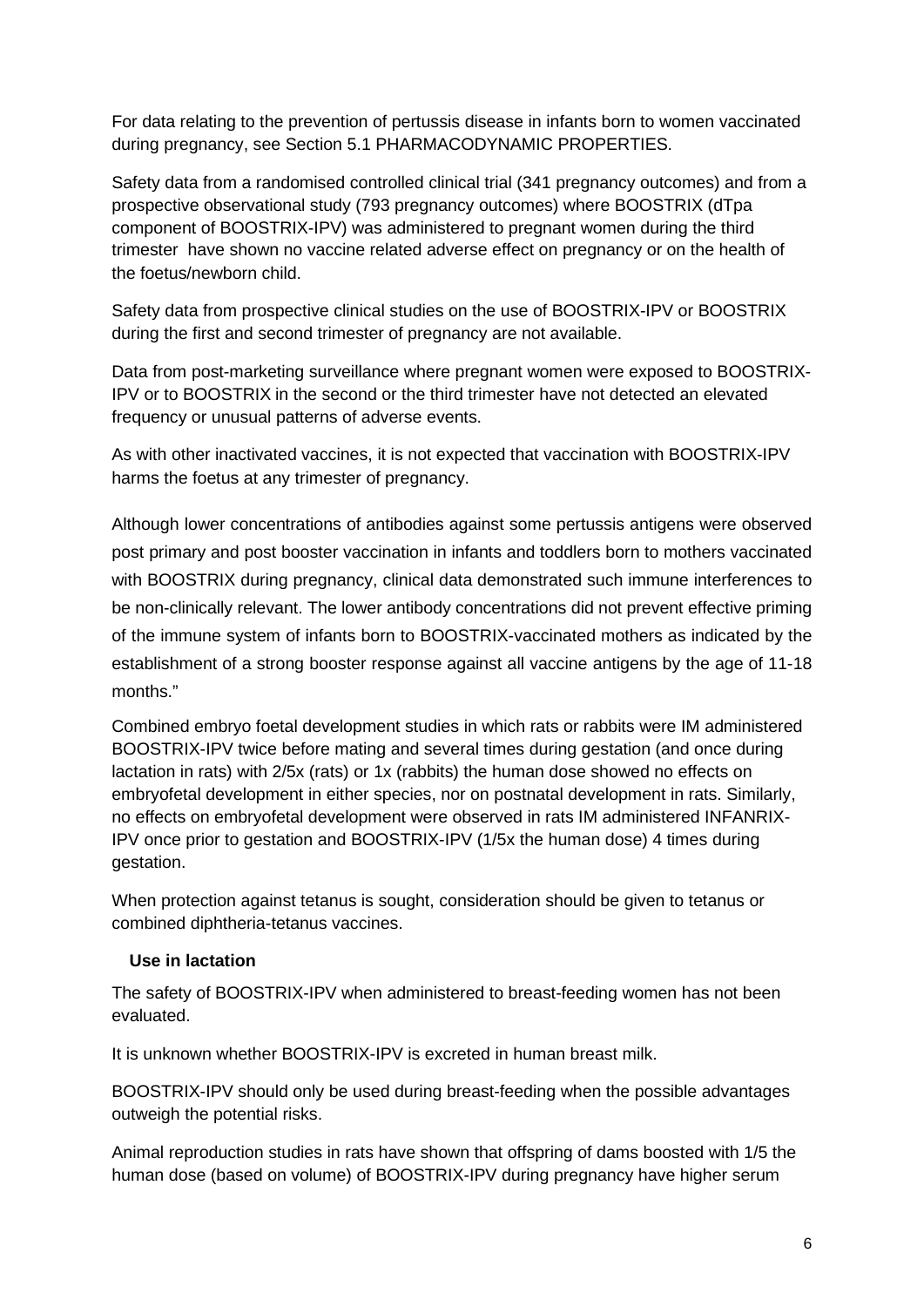titres on lactation day 25 than lactation day 4, suggesting maternal transfer of antibodies by milk during lactation.

## **4.7 EFFECTS ON ABILITY TO DRIVE AND USE MACHINES**

The effects of this medicine on a person's ability to drive and use machines were not assessed as part of its registration.

## **4.8 ADVERSE EFFECTS (UNDESIRABLE EFFECTS)**

## **Clinical Trial Experience**

The safety profile presented below is based on data from clinical trials where BOOSTRIX-IPV was administered to 908 children (from 4 to 9 years of age) and 955 adults, adolescents and children (above 10 years of age). The most common events occurring after vaccine administration in both groups were local injection site reactions (pain, redness and swelling). These had their onset within the first day after vaccination. All resolved without sequelae.

The adverse events are listed within body systems and are listed according to the following frequency:

Very common: ≥1/10

Common: ≥1/100 and <1/10

Uncommon: ≥1/1000 and <1/100

Rare: ≥1/10,000 and <1/1000

Very rare: <1/10,000

#### *Children from 4 to 9 years of age*

Blood and lymphatic system disorders

Uncommon: lymphadenopathy

Gastrointestinal disorders

Uncommon: diarrhoea, vomiting, abdominal pain, nausea

General disorders and administration site conditions

Very common: injection site reactions (including pain, redness and swelling)

Common: fever  $\geq 37.5$  °C (including fever  $> 39$ °C), injection site reactions (such as haemorrhage)

Uncommon: fatigue

Metabolism and nutrition disorders

Common: anorexia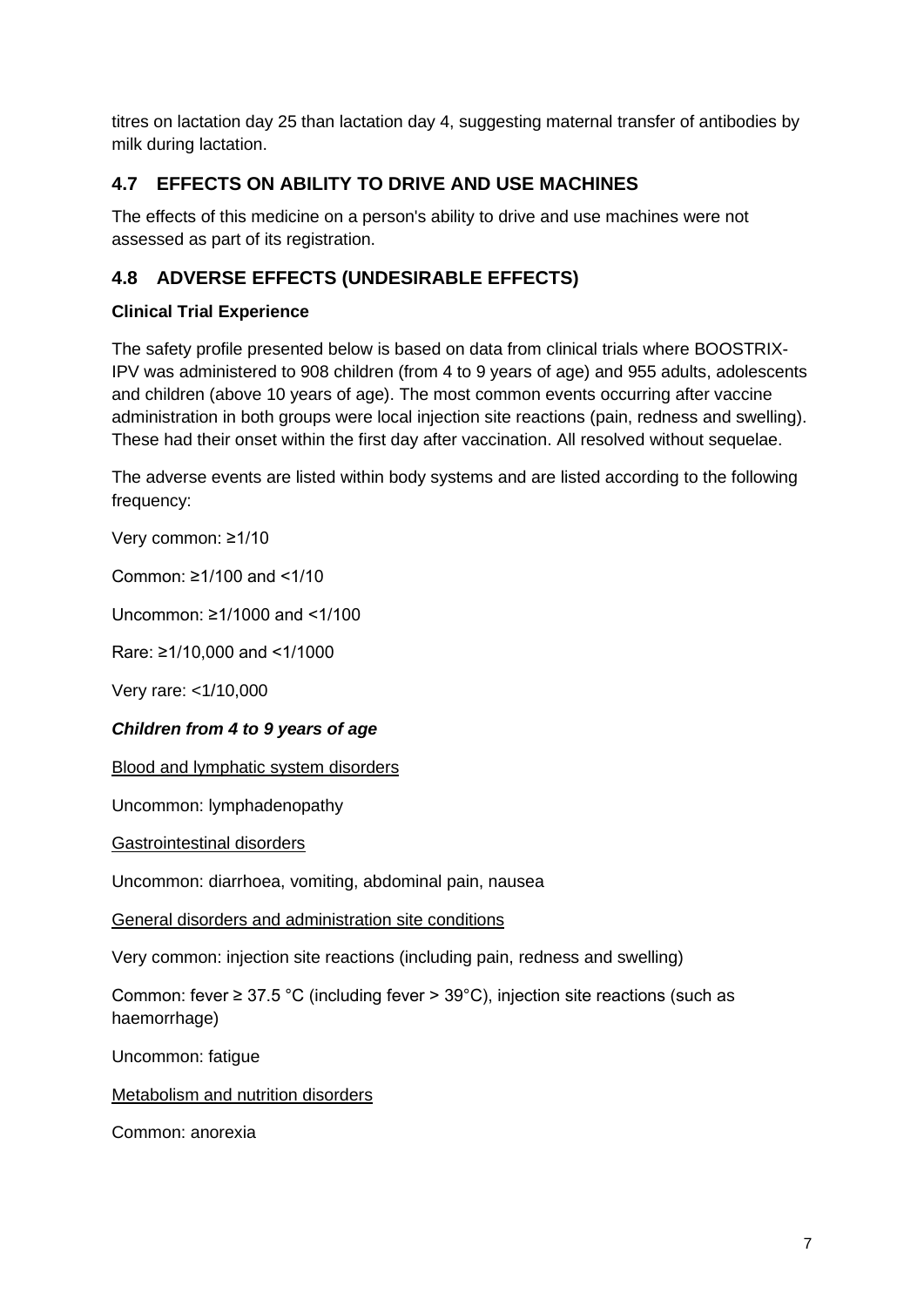Nervous system disorders

Very common: somnolence

Common: headache

Psychiatric disorders

Common: irritability

Uncommon: sleep disorder, apathy

Respiratory, thoracic and mediastinal disorders

Uncommon: dry throat

#### *Adults, adolescents and children from the age of 10 years onwards*

Blood and lymphatic system disorders

Uncommon: lymphadenopathy

Gastrointestinal disorders

Common: gastrointestinal disorders (nausea, vomiting, diarrhoea and/or abdominal pain)

General disorders and administration site conditions

Very common: injection site reactions (including pain, redness and swelling), fatigue

Common: fever ≥ 37.5 °C, injection site reactions (such as haematoma)

Uncommon: fever > 39 °C, chills, pain

Infections and infestations

Uncommon: oral herpes

Metabolism and nutrition disorders

Uncommon: decreased appetite

Musculoskeletal and connective tissue disorders

Uncommon: myalgia, arthralgia

Nervous system disorders

Very common: headache

Uncommon: paraesthesia, somnolence, dizziness

Respiratory, thoracic and mediastinal disorders

Uncommon: asthma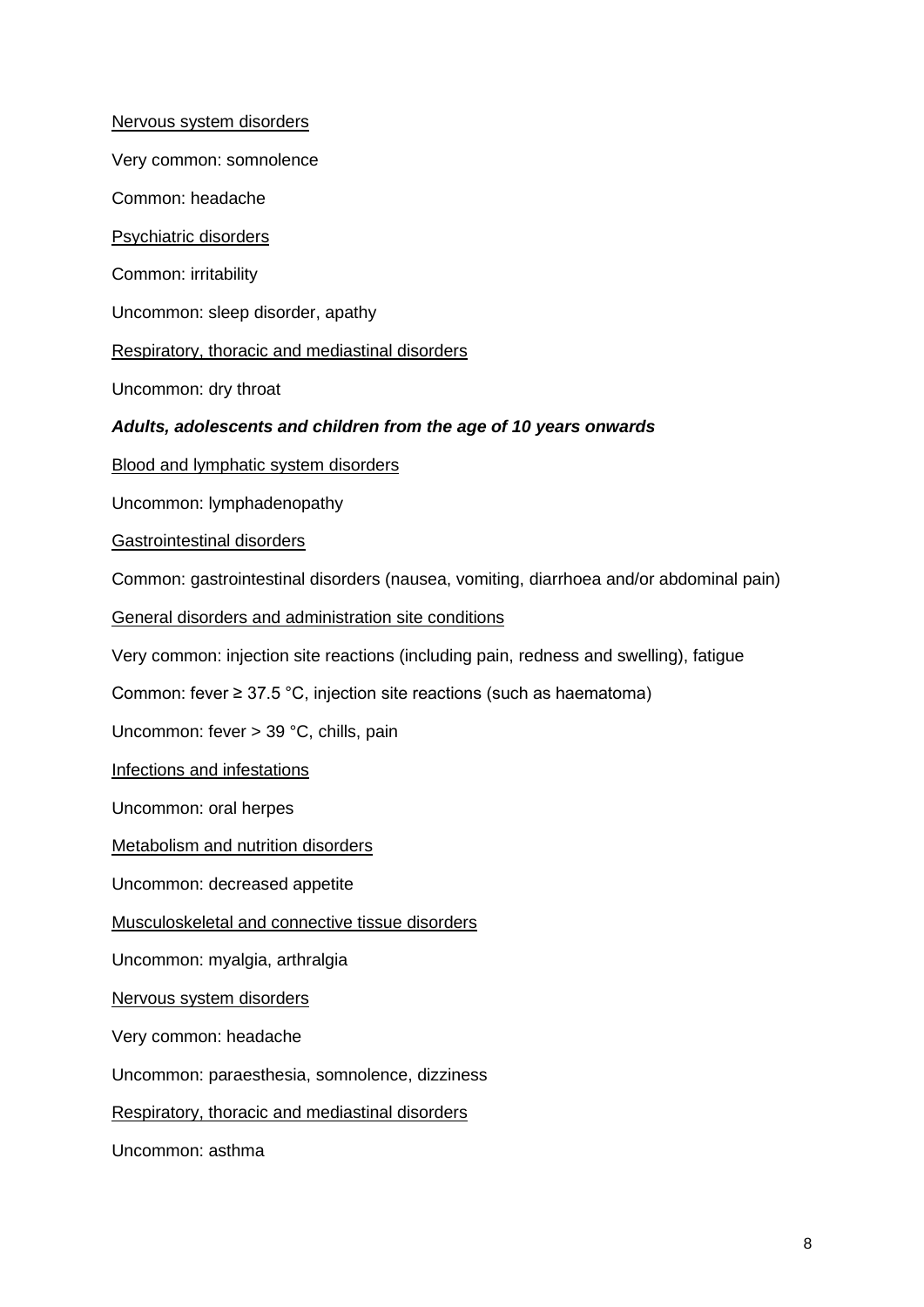#### Skin and subcutaneous tissue disorders

#### Uncommon: pruritus

The following adverse reactions were additionally reported during clinical trials with GlaxoSmithKline's other reduced-antigen content diphtheria-tetanus-acellular pertussis vaccine (BOOSTRIX) where BOOSTRIX was administered to 839 children (from 4 to 9 years of age) and 1931 adults, adolescents and children (above 10 years of age):

### *Children from 4 to 9 years of age*

#### Eye disorders

Uncommon: conjunctivitis

#### Gastrointestinal disorders

Common: gastrointestinal disorders (nausea, vomiting, diarrhoea and/or abdominal pain)

General disorders and administration site conditions

Uncommon: injection site reactions (such as induration), pain

Infections and infestations

Uncommon: upper respiratory tract infection

Nervous system disorders

Uncommon: disturbances in attention

Skin and subcutaneous tissue disorders

Uncommon: rash

#### *Adults, adolescents and children from the age of 10 years onwards*

Gastrointestinal disorders

Common: nausea

Uncommon: diarrhoea, vomiting

General disorders and administration site conditions

Very common: malaise

Common: injection site reactions (such as injection site mass and injection site abscess sterile)

Uncommon: influenza like illness

Infections and infestations

Uncommon: upper respiratory tract infection, pharyngitis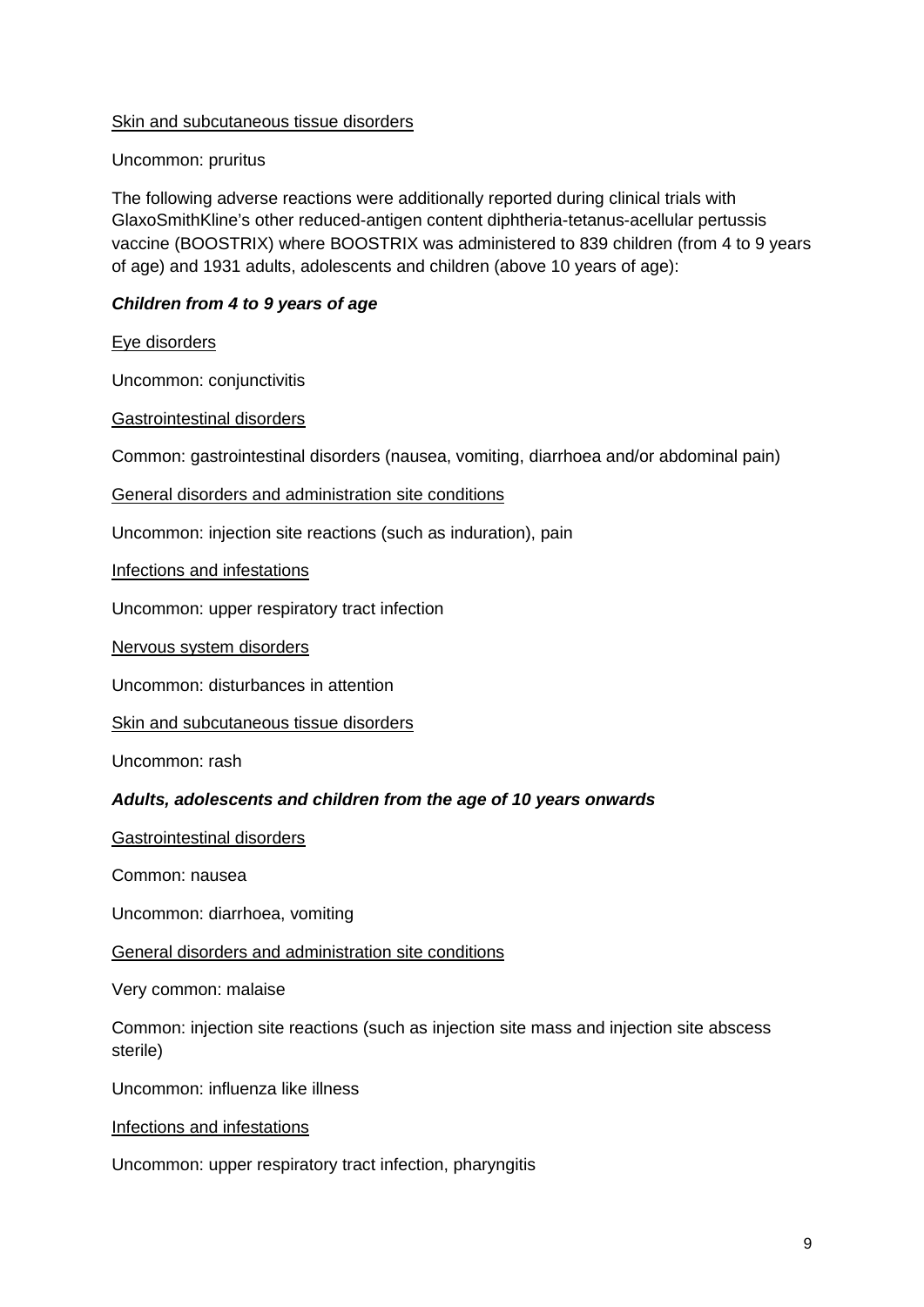#### Musculoskeletal and connective tissue disorders

Uncommon: joint stiffness, musculoskeletal stiffness

Nervous system disorders

Uncommon: syncope

Respiratory, thoracic and mediastinal disorders

Uncommon: cough

Skin and subcutaneous tissue disorders

Uncommon: hyperhidrosis, rash

Collapse or shock-like state (hypotonic-hyporesponsive episode) and convulsions have been reported very rarely following immunisation of children with products containing one or more of the antigenic constituents of BOOSTRIX-IPV.

#### Reactogenicity after a repeat dose of BOOSTRIX-IPV or BOOSTRIX

Subjects fully primed with 4 doses of DTPa followed by BOOSTRIX-IPV at around 4-8 years of age show no increased reactogenicity after the second BOOSTRIX-IPV dose administered 5 years later.

Subjects fully primed with 4 doses of DTPw followed by a BOOSTRIX-IPV around 10 years of age show an increase of local reactogenicity after an additional BOOSTRIX dose administered 10 years later.

#### **Post Marketing Surveillance**

Blood and lymphatic system disorders

Rare: angioedema

Immune system disorders

Very rare: allergic reactions, including anaphylactic and anaphylactoid reactions

Nervous system disorders

Rare: convulsions (with or without fever)

Skin and subcutaneous tissue disorders

Rare: urticaria

General disorders and administration site conditions

Rare: extensive swelling of the vaccinated limb, asthenia, injection site induration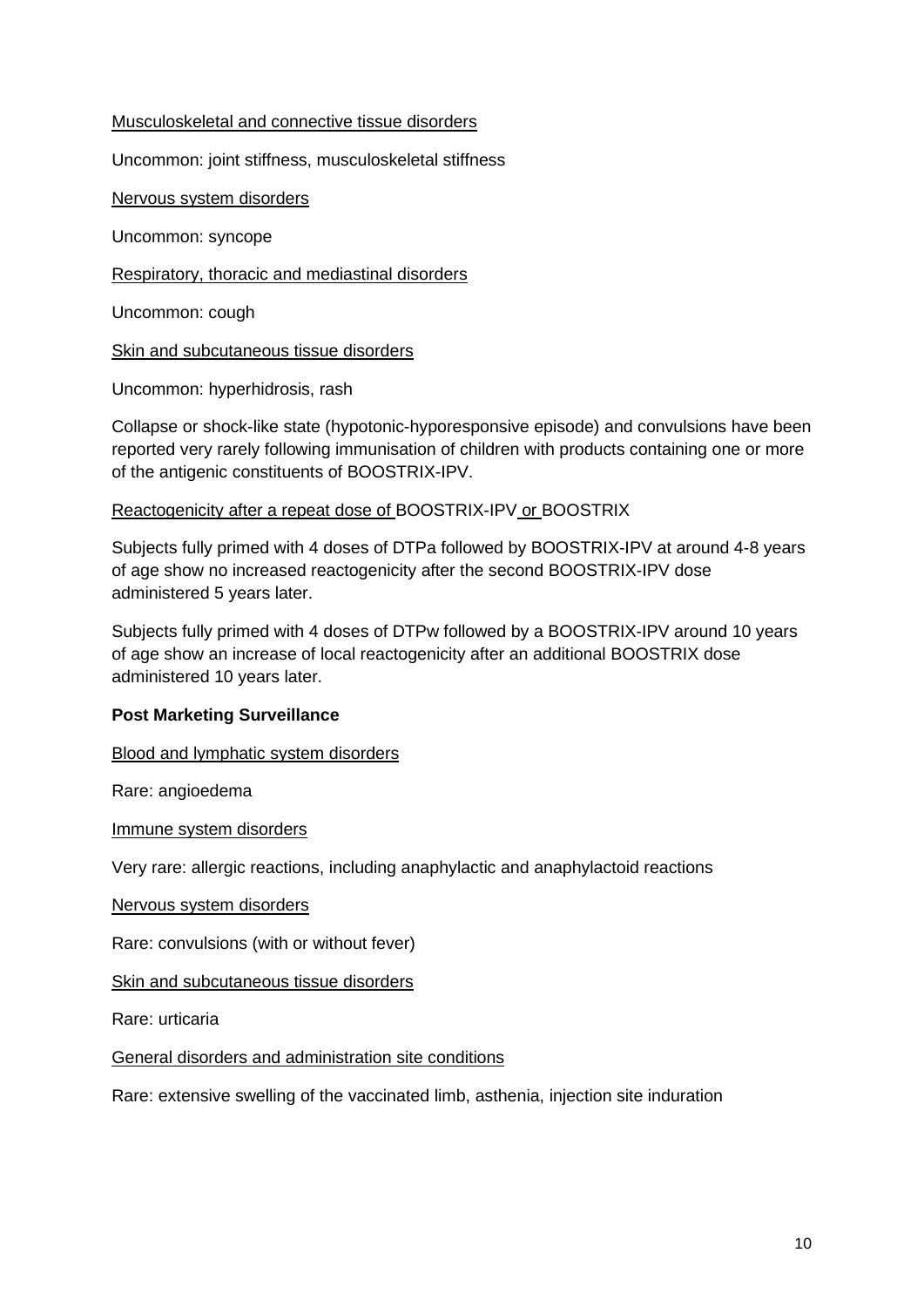#### **Reporting suspected adverse effects**

Reporting suspected adverse reactions after registration of the medicinal product is important. It allows continued monitoring of the benefit-risk balance of the medicinal product. Healthcare professionals are asked to report any suspected adverse reactions at [www.tga.gov.au/reporting-problems.](http://www.tga.gov.au/reporting-problems)

## **4.9 OVERDOSE**

Cases of overdose have been reported during post-marketing surveillance. Adverse events following overdosage, when reported, were similar to those reported with normal vaccine administration.

For information on the management of overdose, contact the Poisons Information Centre on 13 11 26 (Australia).

## **5 PHARMACOLOGICAL PROPERTIES**

### **5.1 PHARMACODYNAMIC PROPERTIES**

#### **Mechanism of action**

BOOSTRIX (dTpa vaccine) induces antibodies against all vaccine antigens.

#### **Clinical trials**

More than 1500 vaccinees have received a dose of BOOSTRIX-IPV in clinical studies conducted in children (4 to 8 years of age), adolescents (10 to 14 years of age) and adults (>14 years of age). The children were previously primed with 4 doses of DTPa and at least 3 doses of OPV or IPV, the adolescents with DTPw and the recommended local schedule for polio, and the adults had a variable immunisation history but all had received a primary course of diphtheria and tetanus vaccination. One month post vaccination with BOOSTRIX-IPV, immune responses in 1469 subjects were the following:

#### Immune response to the D and T components:

100% of children and adolescents (<18 years) had antibody titres of  $\geq$  0.1 IU/mL for both antigens. 86.8 % of subjects  $\geq$  18 years achieved antibody levels against D of  $\geq$  0.016 IU/mL (by ELISA  $\pm$  Vero-cell testing), and 99.6% achieved antibody levels against T of  $\geq$  0.1 IU/mL (by ELISA). For both diphtheria and tetanus, serum antibody levels  $\geq 0.01$  IU/mL are considered protective.

#### Immune response to the Pa component:

A total of 97.5% of subjects were seropositive for antibodies to all Pa components (PT, FHA or PRN) (ELISA, cut-off 5 EL.U/mL). The vaccine response rates (> two-fold rise in antibody titres, or ≥ the cut-off in initially seronegative subjects) after BOOSTRIX-IPV were >94% for PT and PRN, and >90% for FHA.

#### Protective efficacy of the Pa component:

There is currently no serological correlate of protection defined for pertussis; however, the protective efficacy of GSK's DTPa (INFANRIX) vaccine against WHO-defined typical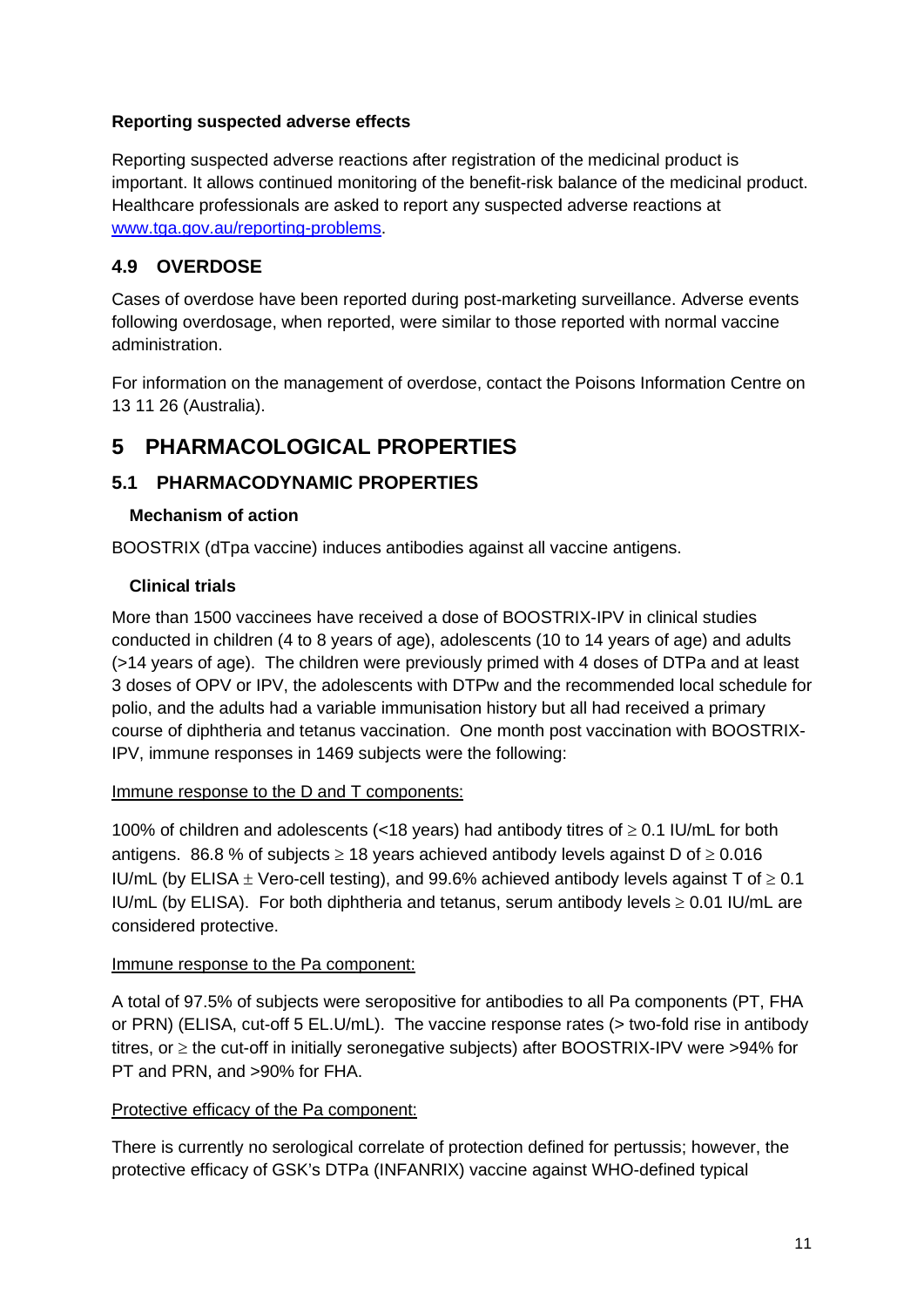pertussis ( $\geq$  21 days of paroxysmal cough with laboratory confirmation) was demonstrated in the following 3-dose primary studies:

a prospective blinded household contact study performed in Germany (3, 4, 5 months schedule).

Based on data collected from secondary contacts in households where there was an index case with typical pertussis, the protective efficacy of the vaccine was 88.7%.

an NIH sponsored efficacy study performed in Italy (2, 4, 6 months schedule).

The vaccine efficacy was found to be 84%. In a follow-up of the same cohort, efficacy persisted undiminished up to 5 years after completion of primary vaccination without administration of a booster dose against pertussis.

This study assessed duration of protection of INFANRIX given in a 3-dose schedule to infants. A similar duration of protection cannot be assumed to apply to older children or adults given a single dose of BOOSTRIX-IPV, regardless of previous vaccination against pertussis.

Although the protective efficacy of BOOSTRIX-IPV has not been demonstrated in adolescents and adult age groups, vaccinees in these age groups who received BOOSTRIX-IPV achieved anti-pertussis antibody titres greater than those in the German household contact study where the protective efficacy of INFANRIX was 88.7%.

There are currently no data which demonstrate a reduction of transmission of pertussis after immunisation with BOOSTRIX-IPV. However, it could be expected that immunisation of immediate close contacts of newborn infants, such as parents, grandparents healthcare workers and childcare workers would reduce exposure of pertussis to infants not yet adequately protected through immunisation.

#### Immune response to the IPV component:

More than 99% of subjects had antibody titres  $\geq 8$  for all three polio serotypes one month after a booster dose of BOOSTRIX-IPV.

Antibody titres  $\geq 8$  are deemed to correlate with protection against polio.

**Table 1:** Study dTpa-IPV-001 – a partially blinded, randomised, phase III clinical trial to assess the immunogenicity of BOOSTRIX-IPV (dTpa-IPV) one month after vaccination of healthy children 4 to 8 years of age: Geometric Mean Concentrations (GMCs) pre- and postvaccination.

| Antigen                                                  | <b>Booster immunisation</b><br><b>GMC</b><br>(95% confidence interval) |                         |
|----------------------------------------------------------|------------------------------------------------------------------------|-------------------------|
|                                                          | <b>Pre-booster</b>                                                     | Post-booster*           |
| <b>Diphtheria Toxoid</b><br>(N=778 [pre] and 779 [post]) | 0.19<br>$(0.18 - 0.21)$                                                | 4.46<br>$(4.16 - 4.79)$ |
| <b>Tetanus Toxoid</b>                                    | 0.33                                                                   | 13.89                   |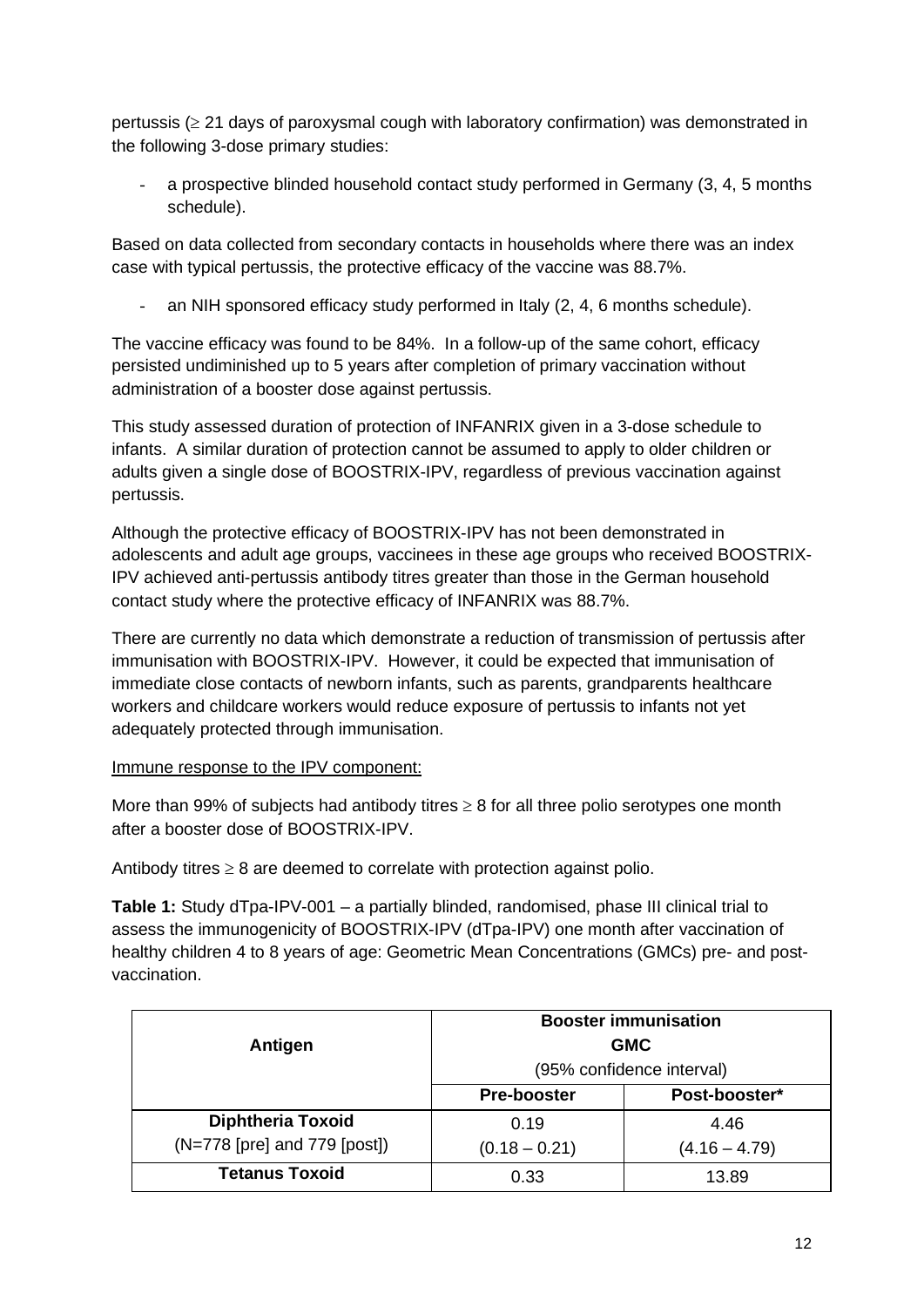| $(N=778$ [pre] and $779$ [post]) | $(0.30 - 0.36)$   | $(13.11 - 14.72)$ |
|----------------------------------|-------------------|-------------------|
| <b>Pertussis Toxoid</b>          | 4.4               | 52.0              |
| $(N=777$ [pre] and $775$ [post]) | $(4.1 - 4.6)$     | $(48.9 - 55.2)$   |
| <b>Pertussis FHA</b>             | 61.5              | 535.8             |
| $(N=776$ [pre] and $779$ [post]) | $(56.0 - 67.5)$   | $(509.3 - 563.7)$ |
| <b>Pertussis PRN</b>             | 30.5              | 477.0             |
| $(N=779)$                        | $(27.8 - 33.5)$   | $(446.9 - 509.2)$ |
| <b>Poliovirus Type 1</b>         | 103.8             | 3514              |
| (N=748 [pre] and 749 [post])     | $(94.8 - 113.7)$  | $(3292 - 3751)$   |
| <b>Poliovirus Type 2</b>         | 141.7             | 3388              |
| $(N=749$ [pre] and 733 [post])   | $(131.0 - 153.3)$ | $(3190 - 3598)$   |
| <b>Poliovirus Type 3</b>         | 47.3              | 3772              |
| $(N=734$ [pre] and $715$ [post]) | $(42.1 - 53.1)$   | (3528 – 4033)     |

\*One month after vaccination

Note: Primary immunisation with four doses of DTPa vaccine

The figures relating to poliovirus types 1,2 and 3 are geometric mean titres.

 $N =$  Number of subjects

Assay cut-offs for each antigen are as follows: D & T: ≥0.1 IU/mL; PT, FHA & PRN: 5 EL.U/mL; POLIO types  $1,2,3:≥8.$ 

**Table 2:** Study dTpa-IPV-002 – an open, randomised, multicenter phase II clinical trial to assess the immunogenicity of BOOSTRIX-IPV (dTpa-IPV) one month after vaccination of healthy adolescents 10 to 14 years of age: Geometric Mean Concentrations (GMCs) preand post- vaccination.

| <b>Antigen</b>                 | <b>Booster immunisation</b><br><b>GMC</b> |                           |
|--------------------------------|-------------------------------------------|---------------------------|
|                                |                                           | (95% confidence interval) |
|                                | <b>Pre-booster</b>                        | Post-booster*             |
| <b>Diphtheria Toxoid</b>       | 0.22                                      | 2.72                      |
| $(N=429$ [pre] and 428 [post]) | $(0.20 - 0.25)$                           | $(2.51 - 2.95)$           |
| <b>Tetanus Toxoid</b>          | 0.60                                      | 13.36                     |
| $(N=428)$                      | $(0.55 - 0.67)$                           | $(12.46 - 14.32)$         |
| <b>Pertussis Toxoid</b>        | 6.7                                       | 96.9                      |
| $(N=424)$                      | $(6.0 - 7.5)$                             | $(89.0 - 105.5)$          |
| <b>Pertussis FHA</b>           | 57.3                                      | 743.8                     |
| (N=429 [pre] and 428 [post])   | $(51.5 - 63.7)$                           | $(699.5 - 791.0)$         |
| <b>Pertussis PRN</b>           | 13.7                                      | 356.2                     |
| (N=429 [pre] and 428 [post])   | (12.2 – 15.4)                             | $(319.8 - 396.7)$         |
| <b>Poliovirus Type 1</b>       | 59.4                                      | 4200                      |
| $(N=128$ [pre] and 426 [post]) | $(47.6 - 73.9)$                           | $(3883 - 4543)$           |
| <b>Poliovirus Type 2</b>       | 63.3                                      | 2863                      |
| $(N=127$ [pre] and 424 [post]) | $(51.4 - 78.0)$                           | $(2642 - 3103)$           |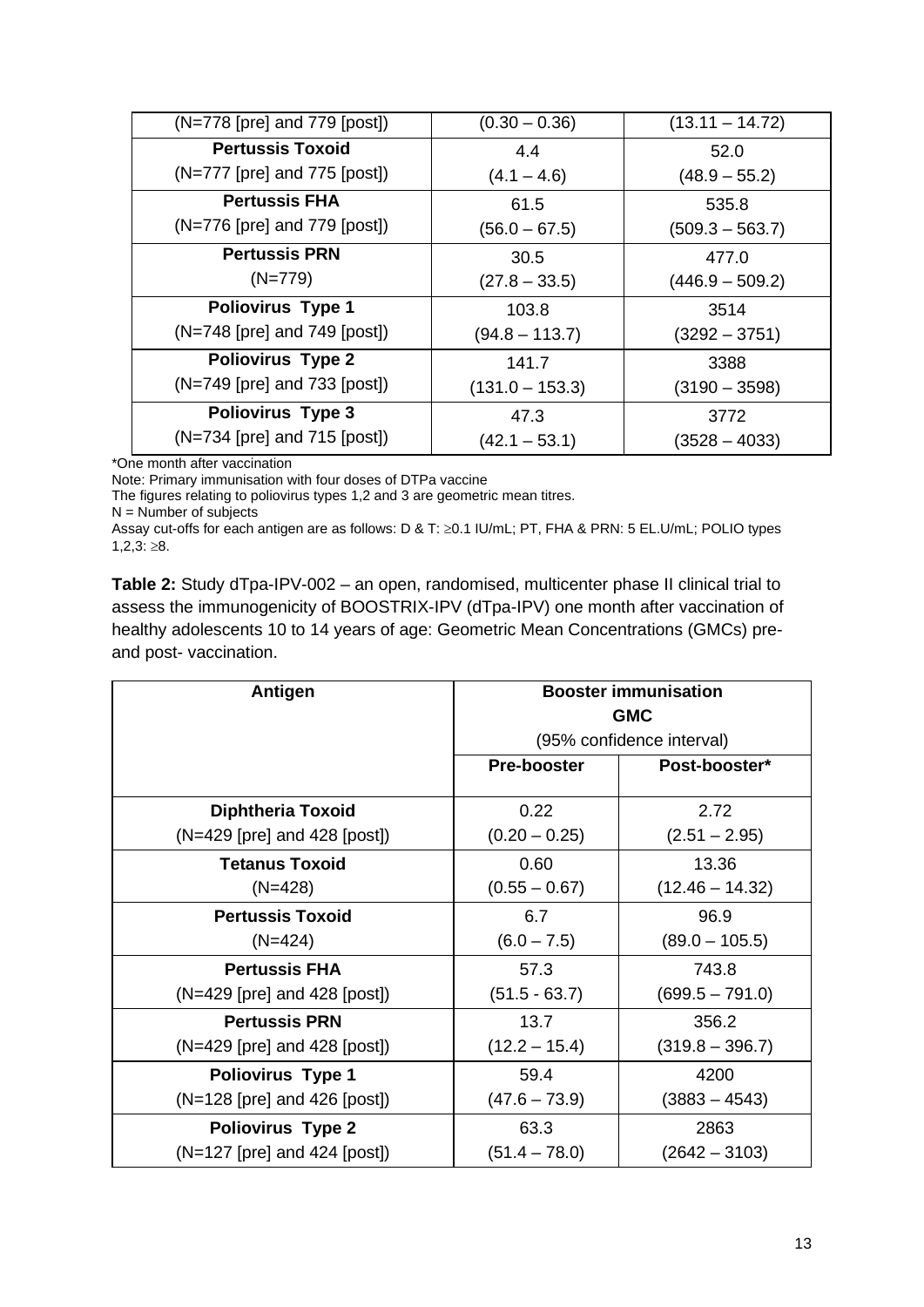| <b>Poliovirus Type 3</b>       | 15.6            | 4114            |
|--------------------------------|-----------------|-----------------|
| $(N=126$ [pre] and 404 [post]) | $(13.1 - 18.6)$ | $(3795 - 4459)$ |

\*One month after vaccination

Note: Primary immunisation with DTPw vaccine

The figures relating to poliovirus types 1,2 and 3 are geometric mean titres.

 $N =$  Number of subjects

Assay cut-offs for each antigen are as follows: D & T: ≥0.1 IU/mL; PT, FHA & PRN: 5 EL.U/mL; POLIO types  $1,2,3:≥8.$ 

**Table 3:** Study dTpa-IPV-003 – an open, randomised, multicenter phase III clinical trial to assess the immunogenicity of BOOSTRIX-IPV (dTpa-IPV) one month after vaccination of healthy adolescents ≥ 15 years of age and adults: Geometric Mean Concentrations (GMCs) pre- and post- vaccination

| Antigen           | Booster immunisation Age $\leq 40$ years |                     | <b>Booster immunisation Age &gt;40 years</b> |                     |
|-------------------|------------------------------------------|---------------------|----------------------------------------------|---------------------|
|                   | <b>GMC</b>                               |                     | <b>GMC</b>                                   |                     |
|                   | (95% confidence interval)                |                     | (95% confidence interval)                    |                     |
|                   | Pre-booster                              | Post-booster*       | Pre-booster                                  | Post-booster*       |
| <b>Diphtheria</b> | 0.37                                     | 2.01                | 0.09                                         | 0.37                |
| <b>Toxoid</b>     | $(0.29 - 0.47)$                          | $(1.61 - 2.50)$     | $(0.08 - 0.11)$                              | $(0.28 - 0.49)$     |
|                   | $N = 135$                                | $N = 135$           | $N = 126$                                    | $N = 126$           |
| <b>Tetanus</b>    | 1.35                                     | 7.54                | 0.78                                         | 5.25                |
| <b>Toxoid</b>     | $(1.07 - 1.69)$                          | $(6.66 - 8.54)$     | $(0.58 - 1.04)$                              | $(4.36 - 6.31)$     |
|                   | $N = 135$                                | $N = 135$           | $N = 126$                                    | $N = 126$           |
| <b>Pertussis</b>  | 7.4                                      | 84.3                | 6.4                                          | 56.8                |
| <b>Toxoid</b>     | $(6.1 - 8.9)$                            | $(70.5 - 100.7)$    | $(5.4 - 7.7)$                                | $(48.5 - 66.5)$     |
|                   | $N = 135$                                | $N = 132$           | $N = 126$                                    | $N = 125$           |
| <b>Pertussis</b>  | 42.0                                     | 610.0               | 57.3                                         | 594.0               |
| <b>FHA</b>        | $(35.0 - 50.3)$                          | $(528.9 - 703.6)$   | $(49.7 - 66.0)$                              | $(526.0 - 670.8)$   |
|                   | $N = 134$                                | $N = 135$           | $N = 126$                                    | $N = 125$           |
| <b>Pertussis</b>  | 10.8                                     | 447.2               | 7.1                                          | 203.7               |
| <b>PRN</b>        | $(8.6 - 13.6)$                           | $(344.3 - 580.8)$   | $(5.8 - 8.6)$                                | $(144.8 - 286.7)$   |
|                   | $N = 135$                                | $N = 135$           | $N = 126$                                    | $N = 126$           |
| <b>Poliovirus</b> | 89.6                                     | 2445.4              | 121.4                                        | 1957.3              |
| Type 1            | $(51.6 - 155.7)$                         | $(2024.6 - 2953.6)$ | $(73.2 - 201.4)$                             | $(1536.6 - 2493.2)$ |
|                   | $N = 32$                                 | $N = 129$           | $N = 33$                                     | $N = 122$           |
| <b>Poliovirus</b> | 86.5                                     | 1568.8              | 49.6                                         | 1411.4              |
| Type 2            | $(59.7 - 125.2)$                         | $(1242.3 - 1981.0)$ | $(30.8 - 79.9)$                              | $(1067.1 - 1866.8)$ |
|                   | $N = 37$                                 | $N = 126$           | $N = 38$                                     | $N = 121$           |
| <b>Poliovirus</b> | 41.3                                     | 2674.9              | 55.4                                         | 2244.7              |
| Type 3            | $(24.1 - 70.7)$                          | $(2142.4 - 3339.8)$ | $(33.7 - 91.3)$                              | $(1748.6 - 2881.7)$ |
|                   | $N = 35$                                 | $N = 122$           | $N = 36$                                     | $N = 113$           |

\*One month after vaccination

Note: Heterogeneous primary immunisation history: subjects ≤40 years are likely to have received primary vaccination against pertussis with DTPw, subjects >40 years are unlikely to have received primary vaccination against pertussis and would have been more likely to have been primed through natural infection.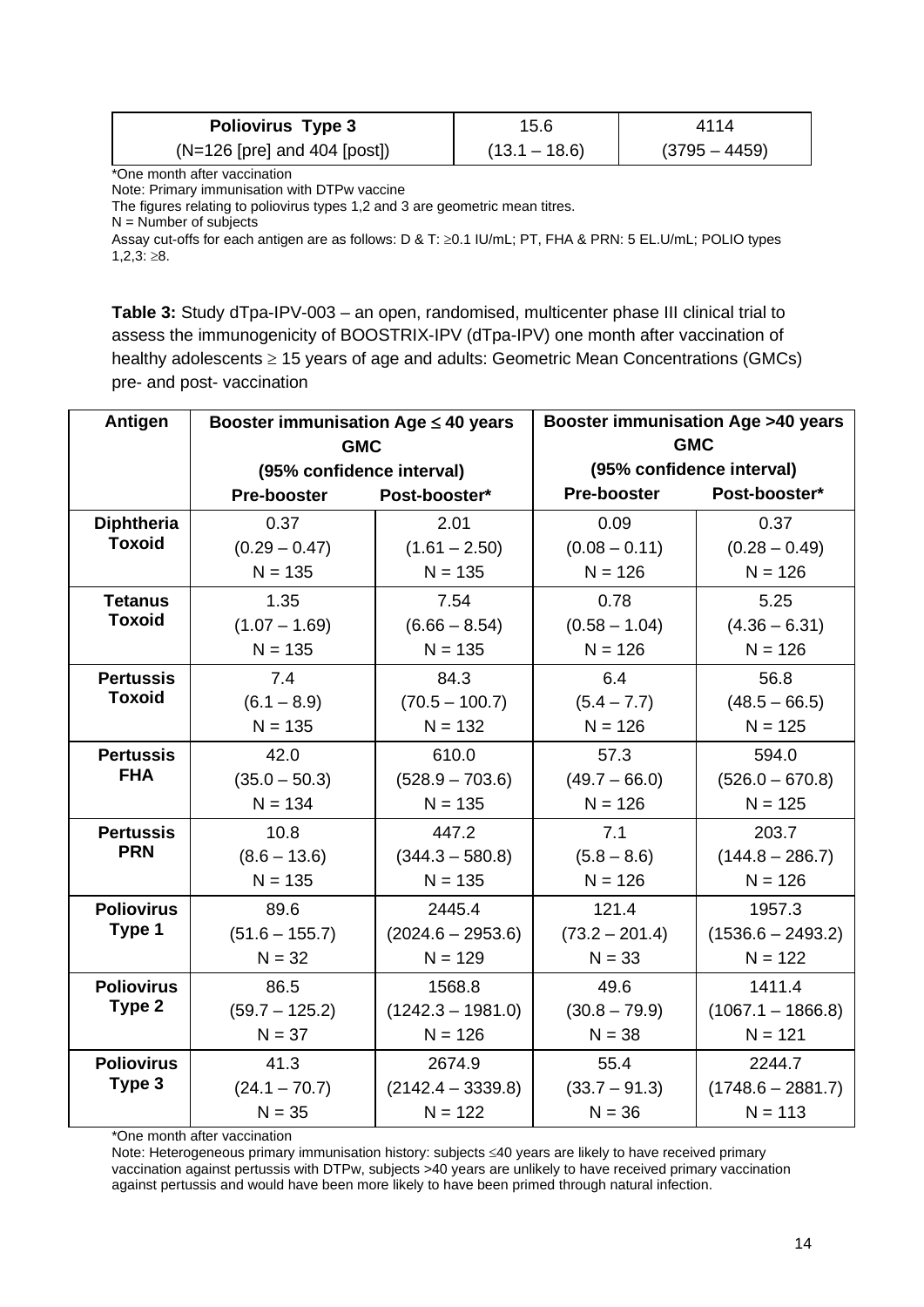The figures relating to poliovirus types 1,2 and 3 are geometric mean titres.  $N =$  Number of subjects Assay cut-offs for each antigen are as follows: D & T: ≥0.1 IU/mL; PT, FHA & PRN: 5 EL.U/mL; POLIO types  $1,2,3$ : ≥8.

#### Tetanus antibody response in the first 10 days following vaccination

Anti-tetanus toxoid antibodies were measured 10 days after vaccination in a subset of subjects aged 18 years and over in a study in Germany.

Seroprotective antibody concentrations ( $\geq$  0.1 IU/mL) were observed in 95.1% of the subjects having received BOOSTRIX-IPV, 96.5% of the subjects having separate injections of BOOSTRIX and IPV and 92.1% of subjects having received a licensed Td-IPV vaccine. There thus did not appear to be any significant difference between BOOSTRIX-IPV and the two control groups.

### Passive protection against pertussis in infants (below 3 months of age) born to mothers vaccinated during pregnancy

In a randomised, cross-over, placebo-controlled study, higher pertussis antibody concentrations were demonstrated at delivery in the cord blood of babies born to mothers vaccinated with BOOSTRIX (N=291) versus placebo (N=292) during the third trimester of pregnancy. The concentrations of antibodies against the pertussis antigens PT, FHA and PRN were respectively 8, 16 and 21 times higher in the cord blood of babies born to vaccinated mothers versus controls. These antibody titres may provide passive protection against pertussis, as shown by observational effectiveness studies.

#### Immunogenicity in infants and toddlers born to mothers vaccinated during pregnancy

In follow-up trials in more than 500 infants and toddlers born to vaccinated mothers, clinical data did not show clinically relevant interference between maternal vaccination with BOOSTRIX and the infant and toddler response to diphtheria, tetanus, hepatitis B, inactivated polio virus, *Haemophilus influenzae* type b or pneumococcal antigens. Although lower concentrations of antibodies against some pertussis antigens were observed post primary and post booster vaccination, 92.1 - 98.1% of subjects born to vaccinated mothers showed a booster response against all pertussis antigens. Current epidemiological data on pertussis disease do not suggest any clinical relevance of this immune interference.

### Effectiveness in the protection against pertussis disease in infants born to women vaccinated during pregnancy

BOOSTRIX or BOOSTRIX-IPV vaccine effectiveness (VE) was evaluated in three observational studies, in UK, Spain and Australia. The vaccine was used during the third trimester of pregnancy to protect infants below 3 months of age against pertussis disease, as part of a maternal vaccination programme.

Details of each study design and results are provided in Table 4.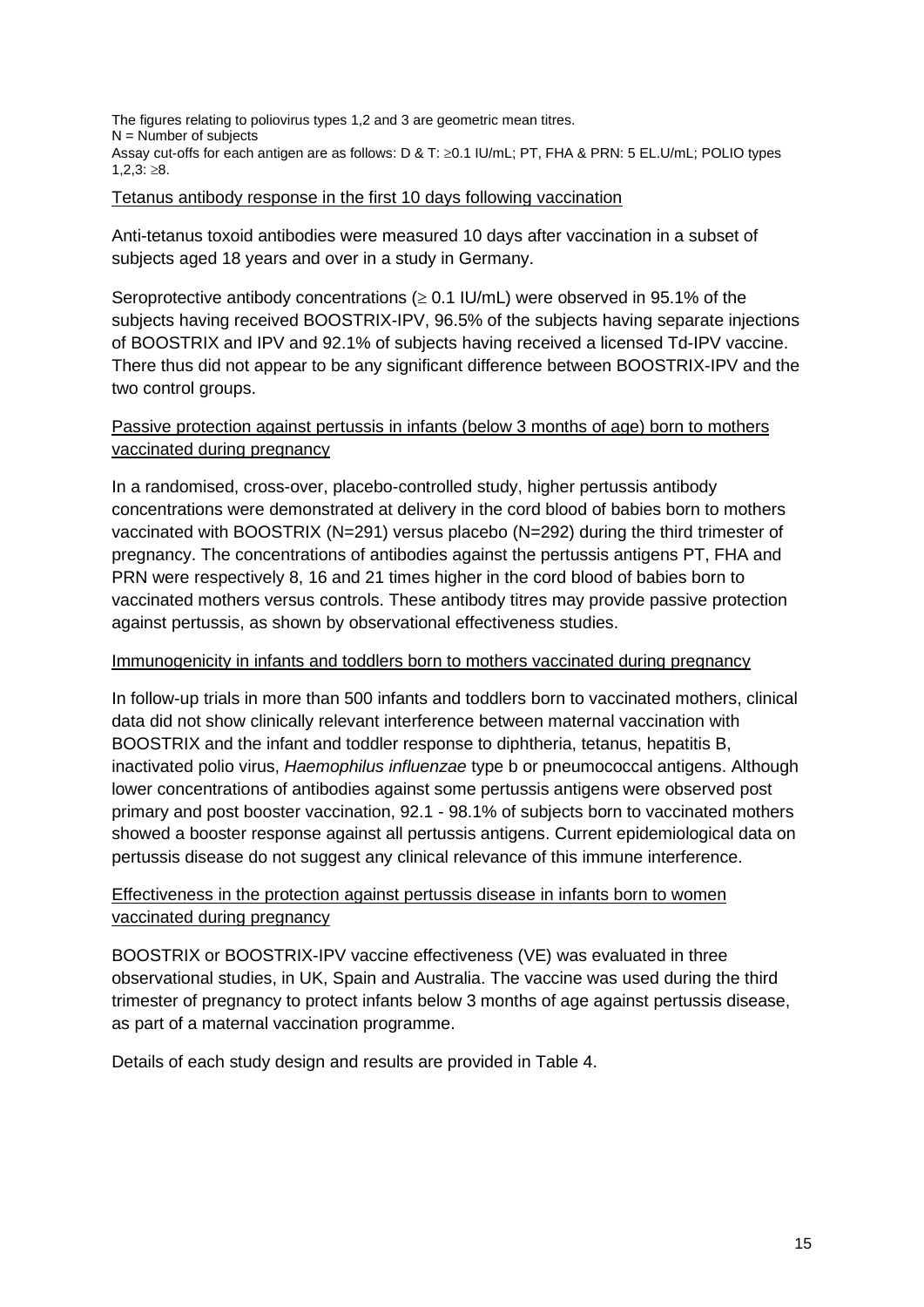**Table 4:** VE against pertussis disease for infants below 3 months of age born to mothers vaccinated during the third trimester of pregnancy with BOOSTRIX/BOOSTRIX-IPV

| <b>Study location</b> | <b>Vaccine</b>          | <b>Study design</b>                      | <b>Vaccination Effectiveness</b> |
|-----------------------|-------------------------|------------------------------------------|----------------------------------|
| <b>UK</b>             | <b>BOOSTRIX-</b><br>IPV | Retrospective,<br>screening method       | 88% (95% CI: 79, 93)             |
| Spain                 | <b>BOOSTRIX</b>         | Prospective,<br>matched case-<br>control | 90.9% (95% CI: 56.6, 98.1)       |
| Australia             | <b>BOOSTRIX</b>         | Prospective,<br>matched case-<br>control | 69% (95% CI: 13, 89)             |

CI: confidence interval

If maternal vaccination occurs within two weeks before delivery, VE in the infant may be lower than the figures in the table.

#### **BOOSTRIX-IPV - persistence of immunity to diphtheria, tetanus, pertussis and polio**

A total of 344 children vaccinated with BOOSTRIX-IPV between 4 and 8 years of age, had antibody persistence five years later as shown in table 5 below.

**Table 5:** Study dTpa-IPV-008- antibody persistence data five years after vaccination of children between 4 and 8 years of age in study dTpa-IPV-001 (ATP1 )

| Response <sup>2</sup><br><b>Antigen</b> |                                 | Number of<br>participants | Children 9 to 13<br>years |  |
|-----------------------------------------|---------------------------------|---------------------------|---------------------------|--|
|                                         |                                 | n (N)                     | % vaccinees (CI)          |  |
| Diphtheria                              | $\geq$ 0.1 IU/mL                | 305 (341)                 | 89.4% (85.7-92.5)         |  |
|                                         | $\geq 0.016$ IU/mL <sup>3</sup> |                           | 98.2% (96.3-99.2)         |  |
| Tetanus                                 | $\geq$ 0.1 IU/mL                | 337 (342)                 | 98.5% (96.6-99.5)         |  |
| Pertussis                               |                                 |                           |                           |  |
| Pertussis toxoid                        | $\geq$ 5 EL.U/mL                | 138 (337)                 | 40.9% (35.7-46.4)         |  |
| Filamentous                             | $\geq$ 5 EL.U/mL                | 339 (340)                 | 99.7% (98.4-100)          |  |
| haemagglutinin                          |                                 |                           |                           |  |
| Pertactin                               | $\geq$ 5 EL.U/mL                | 332 (342)                 | 97.1% (94.7-98.6)         |  |
| Poliovirus                              |                                 |                           |                           |  |
| Poliovirus type 1                       | $\geq 8$ ED50                   | 336 (340)                 | 98.8% (97.0-99.7)         |  |
| Poliovirus type 2                       | $\geq 8$ ED50                   | 340 (341)                 | 99.7% (98.4-100)          |  |
| Poliovirus type 3                       | $\geq 8$ ED50                   | 331 (341)                 | 97.1% (94.7-98.6)         |  |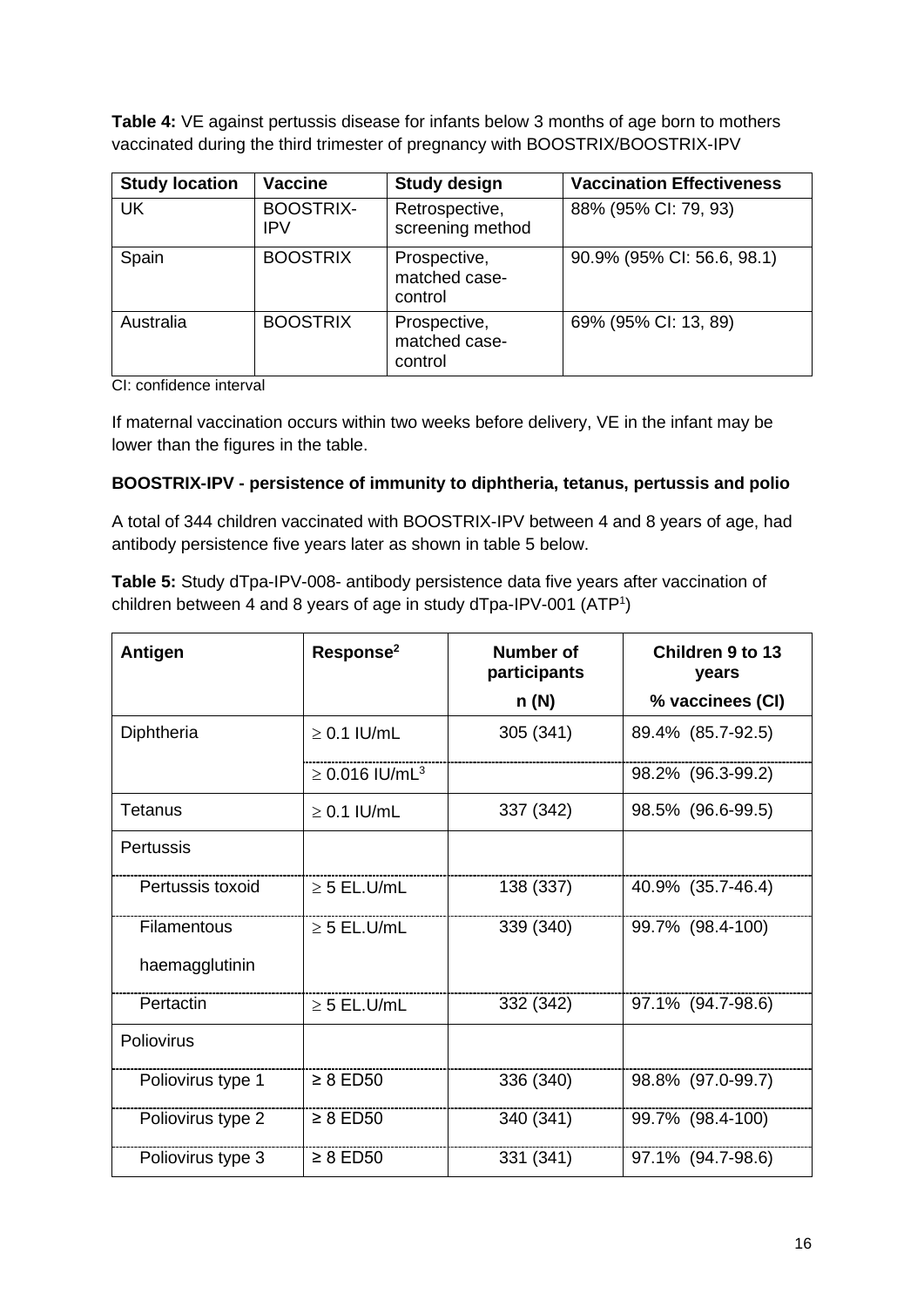(1) ATP: According to protocol – includes all eligible participants, who had received a single booster dose of BOOSTRIX IPV, for whom immunogenicity data was available for at least one antigen at the specified time-point. (2) Response: Where, after five years, a concentration of antibodies against diphtheria and tetanus  $\geq 0.1$  IU/mL was considered as seroprotection, a concentration of antibodies against pertussis ≥ 5 EL.U/mL was considered as seropositivity and dilution titres against poliovirus types 1, 2 and 3 of 1:8 were considered as positive. (3) Percentage of participants with antibody concentrations associated with protection against disease ( $\geq 0.1$ ) IU/mL by ELISA assay or ≥ 0.016 IU/mL by an in-vitro Vero-cell neutralisation assay).  $n =$  number of participants with concentration within the specified range  $N =$  number of participants with available results

CI = Confidence Interval (95%)

#### **BOOSTRIX-IPV – vaccination with a second dose**

The immunogenicity of BOOSTRIX-IPV, administered 5 years after a previous booster dose of BOOSTRIX-IPV at 4 to 8 years of age, has been evaluated. One month post vaccination, > 99 % of participants were seropositive against pertussis and seroprotected against diphtheria, tetanus and all three polio types.

#### **BOOSTRIX (dTpa component of BOOSTRIX-IPV) - persistence of immunity to diphtheria, tetanus and pertussis**

The following responses for diphtheria, tetanus and pertussis were observed 3 to 3.5 years, 5 years and 10 years following vaccination with BOOSTRIX (dTpa component of BOOSTRIX-IPV) in adolescents (Table 6) and adults (Table 7):

**Table 6:** Data on persistence up to 3-3.5 years (study dTpa-017), 5 years (study dTpa-030) and 10 years (study dTpa-040) after vaccination of adolescents between 10 and 13 years of age with BOOSTRIX in study dTpa-004 (ATP1 )

| Antigen                              | Response <sup>2</sup>               | Adolescents <sup>3</sup><br>% Vaccines (CI) |                        |                         |
|--------------------------------------|-------------------------------------|---------------------------------------------|------------------------|-------------------------|
|                                      |                                     | $3-3.5$ years<br>persistence                | 5 years<br>persistence | 10 years<br>persistence |
| Diphtheria                           | $\geq$ 0.1 IU/mL <sup>4</sup>       | $91.6\%$ (87.6 –<br>94.7)                   | 86.8% (82.0-<br>90.7)  | 82.4% (71.8-<br>90.3)   |
|                                      | $\geq 0.016$<br>IUI/mL <sup>4</sup> | 100% (98.2-100)                             | 99.2% (96.9-<br>99.9)  | 98.6% (92.7-100)        |
| Tetanus                              | $\geq$ 0.1 IU/mL                    | 100% (98.6-100)                             | 100% (98.6-<br>100)    | 97.3% (90.6-<br>99.7)   |
| <b>Pertussis</b>                     |                                     |                                             |                        |                         |
| Pertussis<br>toxoid                  | $\geq$ 5 EL.U/mL                    | 81.6% (76.4-<br>86.1)                       | 76.8% (71.1-<br>81.9)  | 61.3% (49.4-<br>72.4)   |
| <b>Filamentous</b><br>haemagglutinin | $\geq$ 5 EL.U/mL                    | 100% (98.6-100)                             | 100% (98.6-<br>100)    | 100% (95.2-100)         |
| Pertactin                            | $\geq$ 5 EL.U/mL                    | 99.2% (97.3-<br>99.9                        | 98.1% (95.5-<br>99.4)  | 96.0% (88.8-<br>99.2)   |

 $(1)$  ATP: According to protocol – includes all eligible participants, who had received a single booster dose of BOOSTRIX, for whom immunogenicity data was available for at least one antigen at the specified time-point. (2) Response: Where, at the specified time point, a concentration of antibodies against diphtheria and tetanus  $\geq$ 0.1 IU/mL was considered as seroprotection and a concentration of antibodies against pertussis ≥ 5 EL.U/mL was considered as seropositivity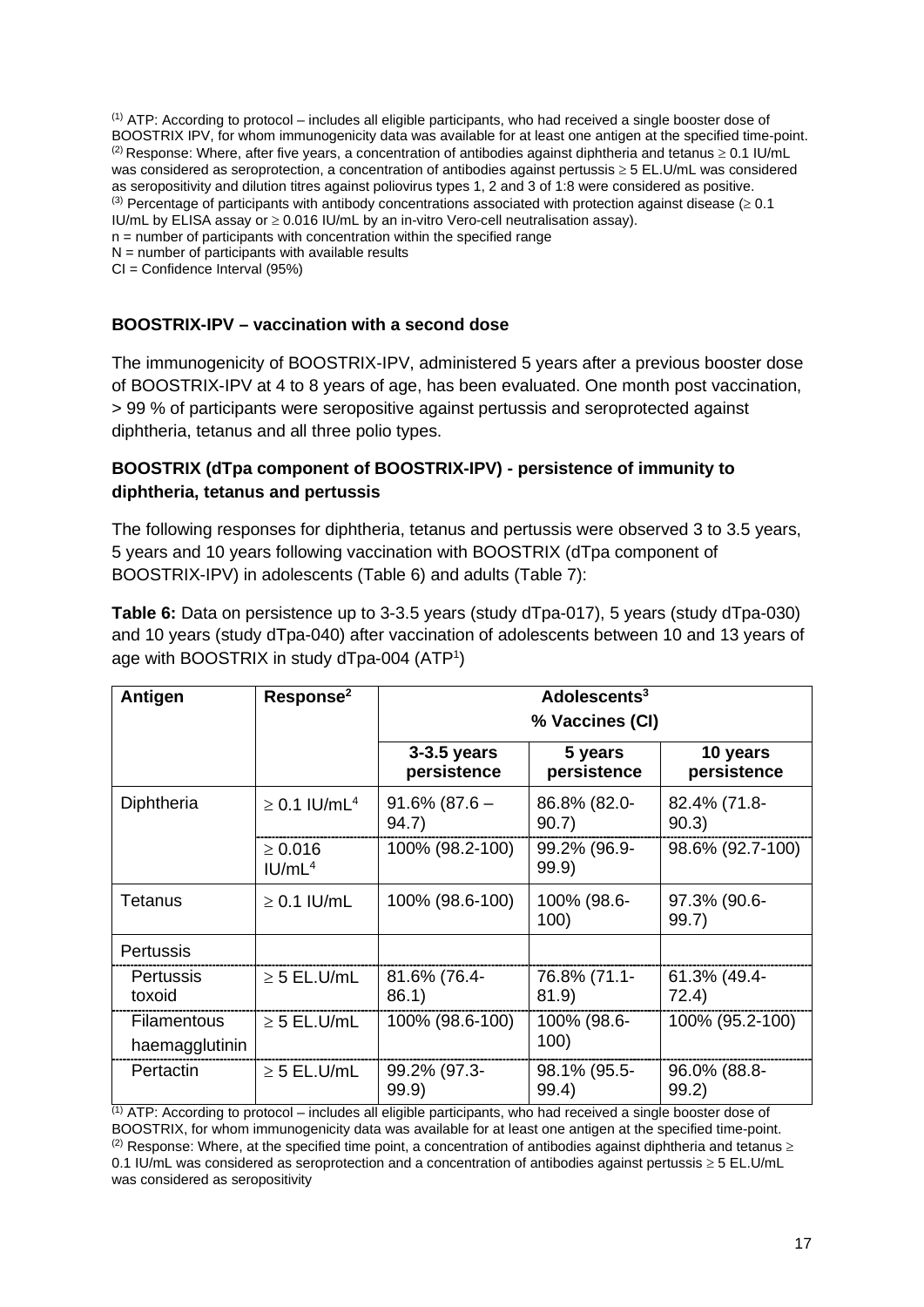(3) The term 'adolescents' reflects the age at which the participants received their first vaccination with BOOSTRIX <sup>(4)</sup> Percentage of participants with antibody concentrations associated with protection against disease ( $\geq 0.1$ ) IU/mL by ELISA assay or ≥ 0.016 IU/mL by an in-vitro Vero-cell neutralisation assay). CI = Confidence Interval (95%)

**Table 7:** Data on persistence up to 3-3.5 years (study dTpa-021), 5 years (study dTpa-027) and 10 years (study dTpa-039) after vaccination of adolescents between 19 and 70 years of age with BOOSTRIX in study dTpa-002 (ATP1 )

| Antigen                              | Response <sup>2</sup>               | Adults $3$<br>% Vaccines (CI) |                        |                         |
|--------------------------------------|-------------------------------------|-------------------------------|------------------------|-------------------------|
|                                      |                                     | $3-3.5$ years<br>persistence  | 5 years<br>persistence | 10 years<br>persistence |
| Diphtheria                           | $\geq$ 0.1 IU/mL <sup>4</sup>       | 71.2% (65.8-<br>76.2)         | 84.1% (78.7-<br>88.5   | 64.6% (56.6-<br>72.0)   |
|                                      | $\geq 0.016$<br>I U/mL <sup>4</sup> | 97.4% (95.6-<br>99.2)         | 94.4% (90.6-<br>97.0)  | 89.9% (84.1-<br>94.1)   |
| <b>Tetanus</b>                       | $\geq$ 0.1 IU/mL                    | 94.8% (91.8-<br>97.0          | 96.2% (93.0-<br>98.3)  | 95.0% (90.4-<br>97.8)   |
| <b>Pertussis</b>                     |                                     |                               |                        |                         |
| <b>Pertussis</b><br>toxoid           | $\geq$ 5 EL.U/mL                    | 90.6% (86.8-<br>93.6)         | 89.5% (84.9-<br>93.1)  | 85.6% (79.2-<br>90.7)   |
| <b>Filamentous</b><br>haemagglutinin | $\geq$ 5 EL.U/mL                    | 100% (98.8-100)               | 100% (98.5-100)        | 99.4% (96.6-<br>100)    |
| Pertactin                            | $\geq$ 5 EL.U/mL                    | 94.8% (91.7-<br>97.0)         | 95.0% (91.4-<br>97.4)  | 95.0% (90.3-<br>97.8)   |

 $(1)$  ATP: According to protocol – includes all eligible participants, who had received a single booster dose of BOOSTRIX, for whom immunogenicity data was available for at least one antigen at the specified time-point. (2) Response: Where, at the specified time point, a concentration of antibodies against diphtheria and tetanus  $\geq$ 0.1 IU/mL was considered as seroprotection and a concentration of antibodies against pertussis ≥ 5 EL.U/mL was considered as seropositivity

(3) The term 'adults' reflects the age at which the participants received their first vaccination with BOOSTRIX  $(4)$  Percentage of participants with antibody concentrations associated with protection against disease ( $\geq 0.1$ ) IU/mL by ELISA assay or ≥ 0.016 IU/mL by an in-vitro Vero-cell neutralisation assay). CI = Confidence Interval (95%)

#### **BOOSTRIX (dTpa component of BOOSTRIX-IPV) – vaccination with a second dose**

The immunogenicity of BOOSTRIX (dTpa component of BOOSTRIX Polio), administered 10 years after a first booster dose with BOOSTRIX or reduced-antigen content diphtheria, tetanus and acellular pertussis vaccines has been evaluated in adolescents and adults. One month post vaccination, >99 % of participants were seroprotected against diphtheria and tetanus and all were seropositive against pertussis.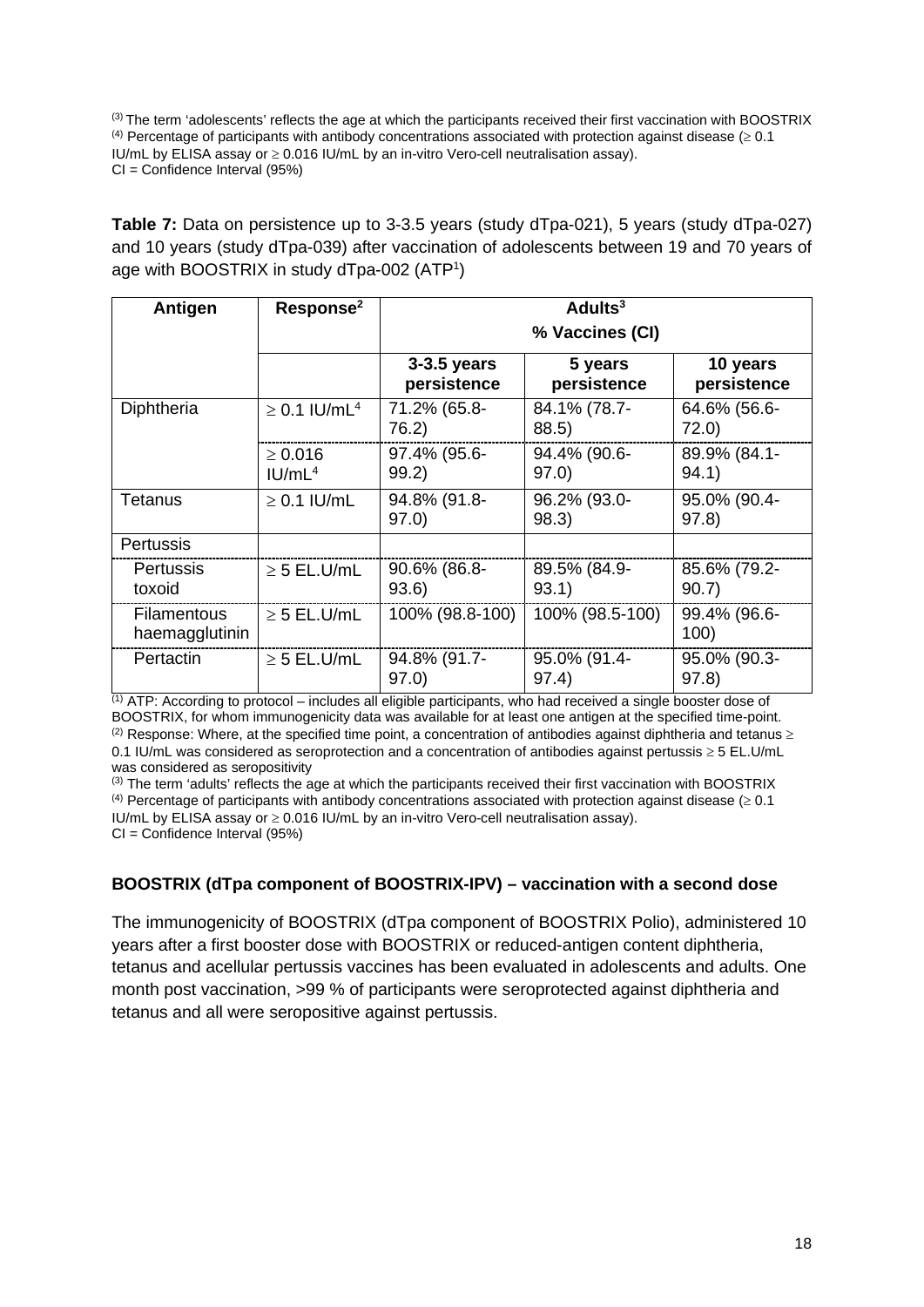## **5.2 PHARMACOKINETIC PROPERTIES**

Not relevant to vaccines.

## **5.3 PRECLINICAL SAFETY DATA**

#### **Genotoxicity**

BOOSTRIX-IPV has not been evaluated for genotoxicity.

#### **Carcinogenicity**

BOOSTRIX-IPV has not been evaluated for carcinogenicity

## **6 PHARMACEUTICAL PARTICULARS**

#### **6.1 LIST OF EXCIPIENTS**

The final vaccine also contains aluminium hydroxide hydrate and aluminium phosphate as adjuvants, sodium chloride, Medium 199, water for injections, and traces of formaldehyde, polysorbate 80, neomycin sulfate and polymyxin sulfate.

## **6.2 INCOMPATIBILITIES**

Incompatibilities were either not assessed or not identified as part of the registration of this medicine.

### **6.3 SHELF LIFE**

In Australia, information on the shelf life can be found on the public summary of the Australian Register of Therapeutic Goods (ARTG). The expiry date can be found on the packaging.

## **6.4 SPECIAL PRECAUTIONS FOR STORAGE**

BOOSTRIX-IPV should be stored in a refrigerator (2°C - 8°C). DO NOT FREEZE. Discard if vaccine has been frozen. Protect from light.

## **6.5 NATURE AND CONTENTS OF CONTAINER**

BOOSTRIX-IPV is presented as a turbid white suspension in a prefilled syringe. Upon storage, a white deposit and clear supernatant can be observed. This is a normal finding.

The syringes are made of neutral glass type I, which conforms to European Pharmacopoeia Requirements.

## **6.6 SPECIAL PRECAUTIONS FOR DISPOSAL**

In Australia, any unused medicine or waste material should be disposed of by taking to your local pharmacy.

## **6.7 PHYSICOCHEMICAL PROPERTIES**

#### **Chemical structure**

Not relevant to vaccines.